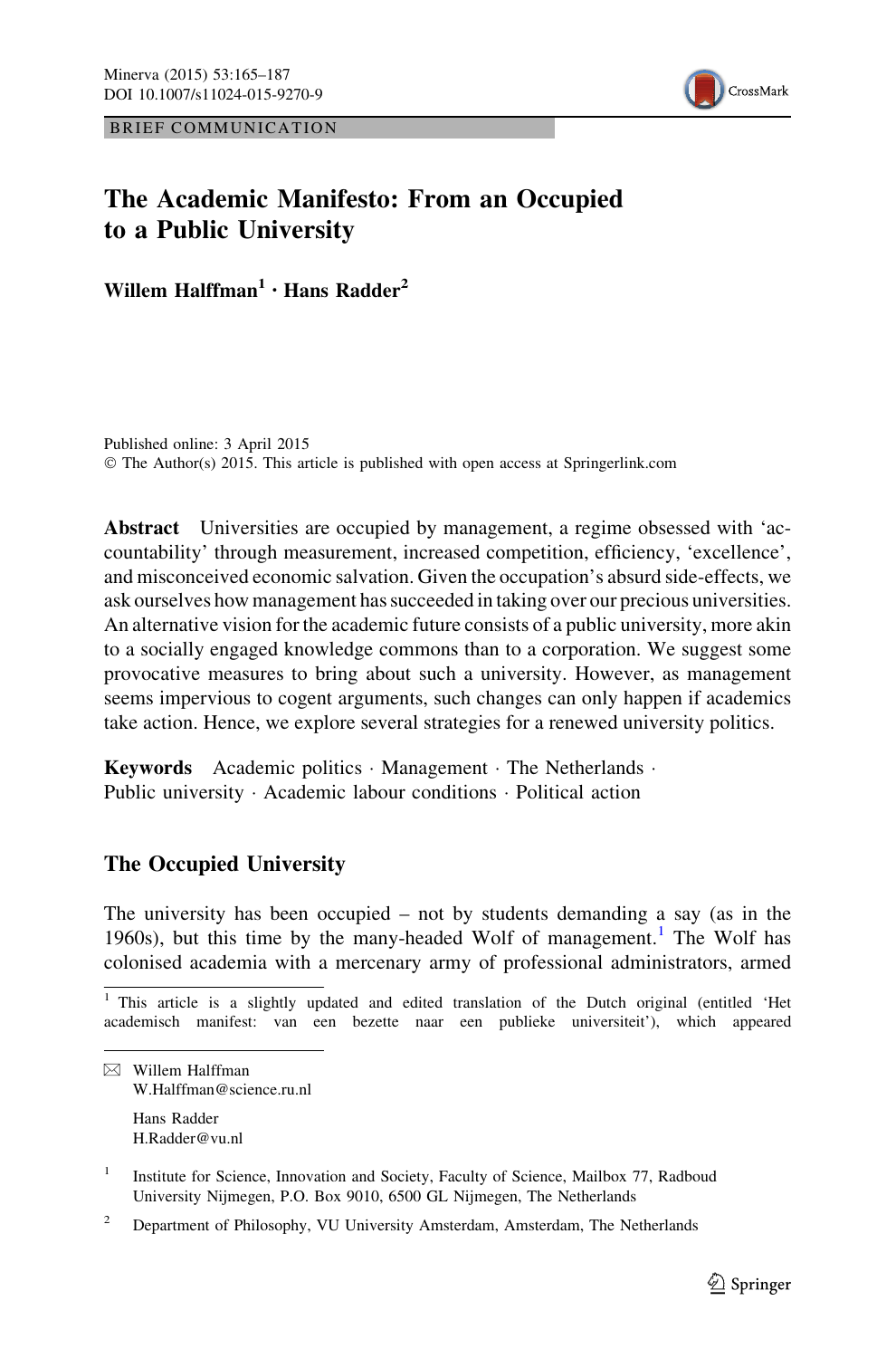with spreadsheets, output indicators and audit procedures, loudly accompanied by the Efficiency and Excellence March. Management has proclaimed academics the enemy within: academics cannot be trusted, and so have to be tested and monitored, under the permanent threat of reorganisation, termination and dismissal. The academics allow themselves to be meekly played off against one another, like frightened, obedient sheep, hoping to make it by staying just ahead of their colleagues. The Wolf uses the most absurd means to remain in control, such as money-wasting semi- and full mergers, increasingly detailed, and thus costly, accountability systems and extremely expensive prestige projects.

This conquest seems to work and the export of knowledge from the newly conquered colony can be ever increased, but inland the troubles fester. Thus, while all the glossed-up indicators constantly point to the stars, the mood on the academic shop floor steadily drops. The Wolf pops champagne after each new score in the Shanghai Competition, while the university sheep desperately work until they drop<sup>2</sup> and the quality of the knowledge plantations is starting to falter, as is demonstrated by a large number of comprehensive and thorough analyses.<sup>3</sup> Meanwhile, the sheep endeavour to bring the absurd anomalies of the occupation to the Wolf's attention by means of an endless stream of opinion articles, lamentations, pressing letters and appeals. In turn, the Wolf reduces these to mere incidents, brushes them aside as inevitable side effects of progress, or simply ignores them.

The occupation may have a different shape and intensity in different places, but it cannot be reduced to a few isolated phenomena. It is rather a highly significant and pervasive pattern that applies in varying degrees to many universities in many countries. The fact that there may be other animals around does not make the presence of the Wolf less significant or threatening.

Although our description and evaluation are written from the perspective of Dutch universities, the gist of our account (and quite a few details) applies to other countries as well, especially in Europe.<sup>4</sup> While management's occupation may not be as advanced in the Netherlands as it is in England (Holmwood [2011](#page-21-0)), it has already established a powerful continental bridgehead (De Boer, Enders and

Footnote 1 continued

in Krisis: Tijdschrift voor actuele filosofie 2013 (3), pp. 2–18. We are grateful for helpful commentary on that version by the Krisis editorial team, in particular René Gabriels. We would also like to thank Jan and Ilse Evertse for translating the Dutch text into English, and Mark Brown and Peter Weingart for comments on the English version.

<sup>&</sup>lt;sup>2</sup> According to accepted clinical norms, a quarter of Dutch professors of medical science (especially the younger ones) suffer from burn-out (Tijdink, Vergouwen and Smulders [2012](#page-22-0)).

 $3$  See, e.g., Ritzer [\(1998\)](#page-21-0); Graham [\(2002](#page-21-0)); Hayes and Wynyard (2002); Bok [\(2003](#page-20-0)); Washburn ([2003](#page-22-0)); Evans [\(2005](#page-21-0)); Schimank ([2005\)](#page-22-0); Boomkens ([2008\)](#page-20-0); Gill ([2009\)](#page-21-0); Tuchman ([2009\)](#page-22-0); Radder ([2010](#page-21-0)); Krijnen, Lorenz and Umlauf ([2011\)](#page-21-0); Collini [\(2012](#page-20-0)); Sanders and Van der Zweerde ([2012\)](#page-21-0); Dijstelbloem et al. ([2013](#page-21-0)); Bal, Grassiani and Kirk [\(2014](#page-20-0)); Verbrugge and Van Baardewijk ([2014\)](#page-22-0).

 $4$  See Lorenz ([2006](#page-21-0) and [2012](#page-21-0)); Krücken [\(2014\)](#page-21-0). In line with the situation in most European countries, we assume that universities are, or should be, characterized by a unity of teaching and research.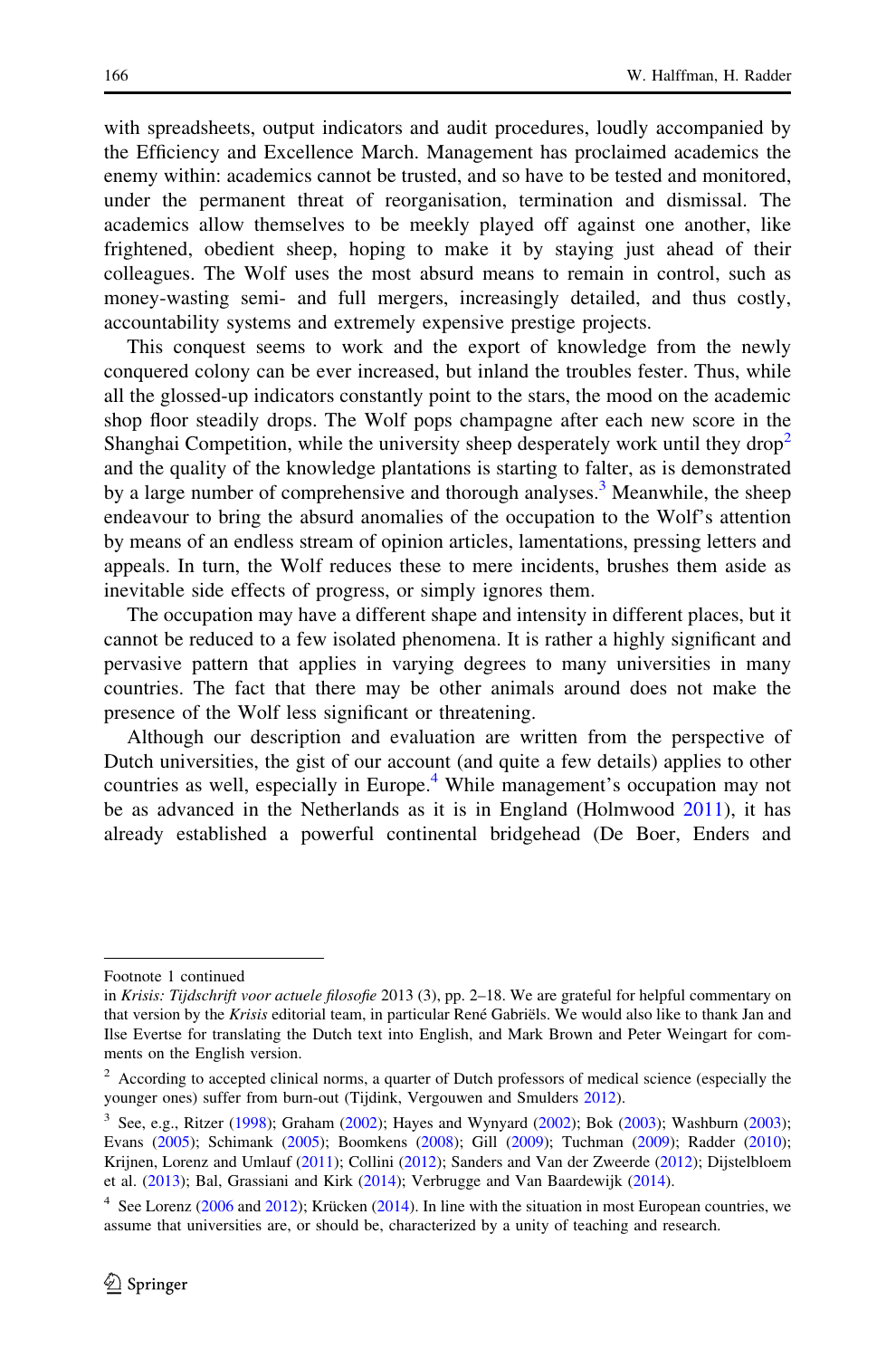Schimank [2007\)](#page-21-0). To show how these developments are more than just incidents, we list six critical processes and their excesses below. We will then proceed to analyse causes and suggest remedies.<sup>5</sup>

#### Measurability for Accountability

Under management's occupation, scientists are measured against one another with endlessly changing yardsticks. The supposition is that this will make their complex work accountable to outsiders, make the 'output' fit the accountants' spreadsheets. In the Netherlands, counting output started off with the number of publications, then international publications, after which only English-language publications counted, thereafter articles in high-impact journals, and eventually often-cited publications (leading to a high 'h-index'). $6$  Because jobs and the survival of entire departments depend on these indicators, everyone does their best to buff up the scores, if need be at the expense of content. Academics assist their colleagues with citations to increase their h-index and travel endlessly to conferences to surpass one another in visibility with slick PR presentations. Journals demand references to their papers as a precondition for publication in order to increase their (senseless) impact factor (Weingart [2005;](#page-22-0) American Society for Cell Biology et al. [2012;](#page-20-0) Vanclay [2012;](#page-22-0) Dijstelbloem et al. [2013\)](#page-21-0), while academics make cynical jokes about the 'smallest publishable unit'. After the collapse of each indicator, we fabricate a new one and the game starts all over again.

The problem does not lie with the technical inadequacy of a particular indicator, but in the very regime of indicator fetishism itself. The regime does not really care about high-quality results, which it cannot judge, but rather about performance: the tactically well thought-out and cleverly buffed-up *illusion* of excellence. These indicators have fundamentally changed science itself. They ignore and destroy the variety of knowledge forms and practices in various fields of study. That what is not measurable and comparable, does not count, is a waste of energy and should therefore be destroyed. In the indicator game, a book of four hundred pages published by Cambridge University Press hardly counts, or does not even count at all; a three-page article does. The specific publication system of (a part of) the natural and life sciences has been forced upon the rest of the sciences, even where it does not fit.

The scientific publication system is now all but broken: it is caving in under an endless stream of worthless publications, edited papers posing as republications 'for a different audience', strategic citations, and opportunistic or commercial journals: an exponentially growing stream of output, hardly ever read. You do not further your career in this publication factory (Halffman and Leydesdorff [2010](#page-21-0); Abma

<sup>5</sup> We are aware that these causes are related to wide-ranging political and socio-cultural developments, such as the rise of a neoliberal politics and worldview, and occasionally we refer to these broader developments. By focusing on what is happening in universities, we think that we can best identify and further the required remedies.

<sup>6</sup> However, if those 'stupid' books by Foucault, Bourdieu and Derrida are, in fact, the most cited in their discipline (Heilbron [2011](#page-21-0): 17-19), this has no influence on the prevailing policy.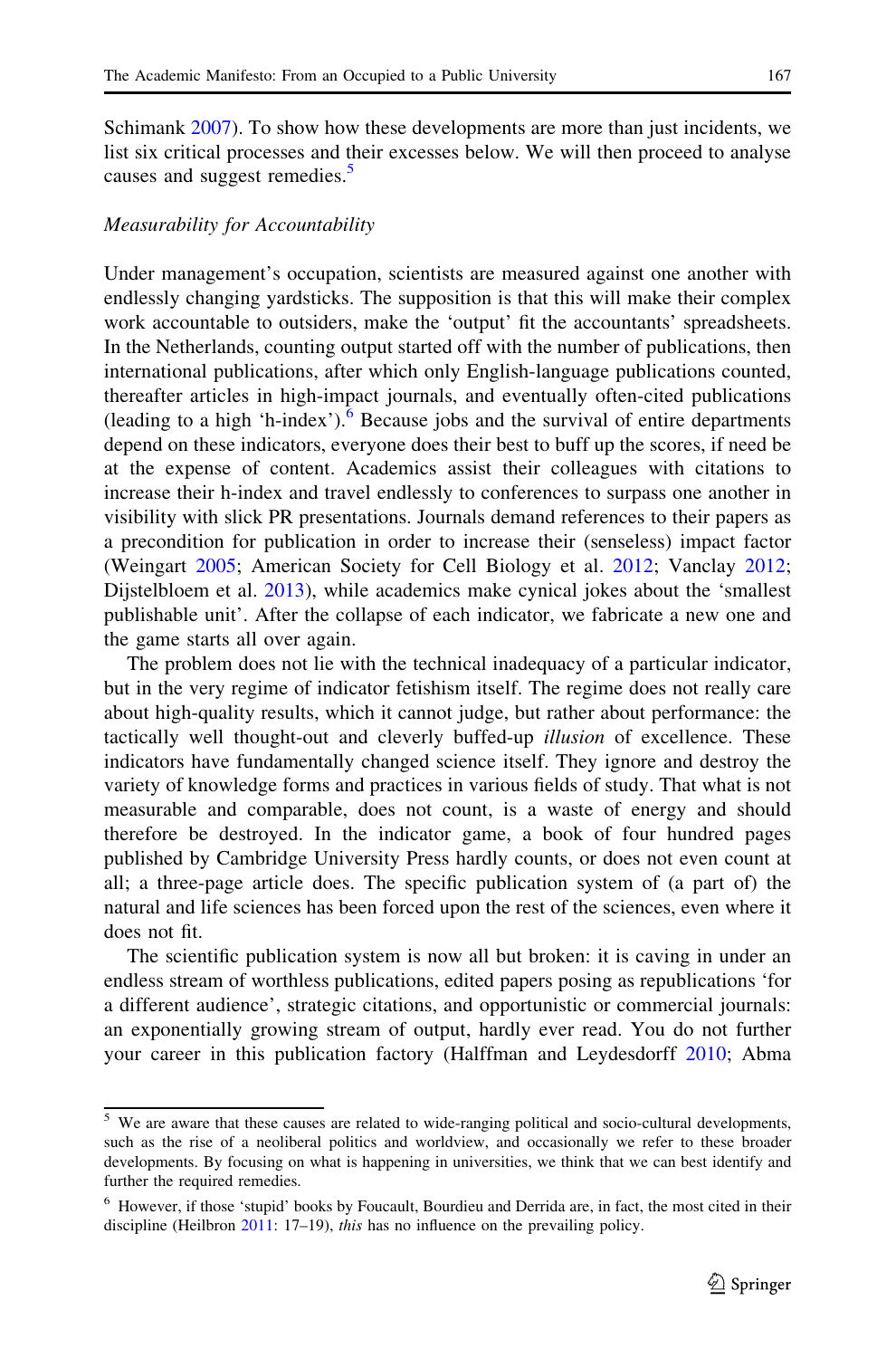[2013\)](#page-20-0) by reading all these papers, but rather by writing as many as possible, or at least by adding your name to them – and finding this absolutely normal.<sup>7</sup>

### Permanent Competition under the Pretext of 'Quality'

Institutions are measured against other institutions, researchers compete with one another for funds and universities for students. This leads to a permanent state of war between all the parties, destroying the social fabric of the university, but benefiting the occupier. You can no longer present your research proposals to your colleagues in good faith, because they may appropriate your ideas. Your institute may not show any weakness at all, as this can result in its termination with the support of neighbouring departments. Of all tasks in the academic workplace, teaching is the least appreciated and has to be outsourced as soon as possible, allowing people to focus on the battle for coveted research money.

This competition is part of a culture of mistrust, which is explicitly applauded and encouraged: university employees are suspect, scroungers, parasites. The insinuation is that if they are not constantly threatened, they do nothing. The strong inner drive of many academics who, despite all these absurdities, stubbornly persevere is scornfully dismissed as unreliable.

Much is also expected from competition for students. Competition between universities and degree programmes, measured according to audits and rankings, is presumed to improve the quality of education. The student-consumer, however, does not opt for quality, but rather for an image, an attractive student life, or fancy facilities. Hence universities invest in appealing restaurants and sports facilities. And if the university or degree programme then grows (to the joy of the managers), the quality tends to decrease rather than increase, because the infrastructure of lecturing rooms, lecturers, teaching methods and administration cannot cope with the influx. $8$ 

This situation of permanent competition and mistrust subverts each impetus for organisation and collective resistance by lecturers and researchers opposing this system. Disposable staff are opportunistically left dangling with temporary contracts, often with an appeal to their sense of responsibility towards their students. Overtime work and structural job insecurity, including above-average stress levels, have become the rule (Gill [2009\)](#page-21-0). Universities now tend to offer academic kamikaze contracts with just about 100% lecturing duties, often comprising far more work than is paid for. The carrot offered is the suggestion of more permanent academic employment in the future. In light of the fierce

<sup>7</sup> Some recent changes in research evaluation policies suggest that productivity will become less important (see Ministerie van Onderwijs, Cultuur en Wetenschap [2014](#page-21-0)), but we have to wait to see how this will work out in practice.

<sup>8</sup> The high appreciation scores by the students at VU University Amsterdam plummeted when the number of students increased spectacularly (Funnekotter and Logtenberg [2013](#page-21-0)). Similarly, when the programme in communication science at the University of Amsterdam 'successfully' attracted hundreds of students in the 1990s, the quality dropped so much that this led to a press scandal and students threatening legal action. Currently, the winners of the competition present lectures in parallel rooms, projecting the lectures on a second screen, because the course is so over-subscribed that the students no longer fit into the lecture halls. It is feasible, but it is *not* an improvement of quality.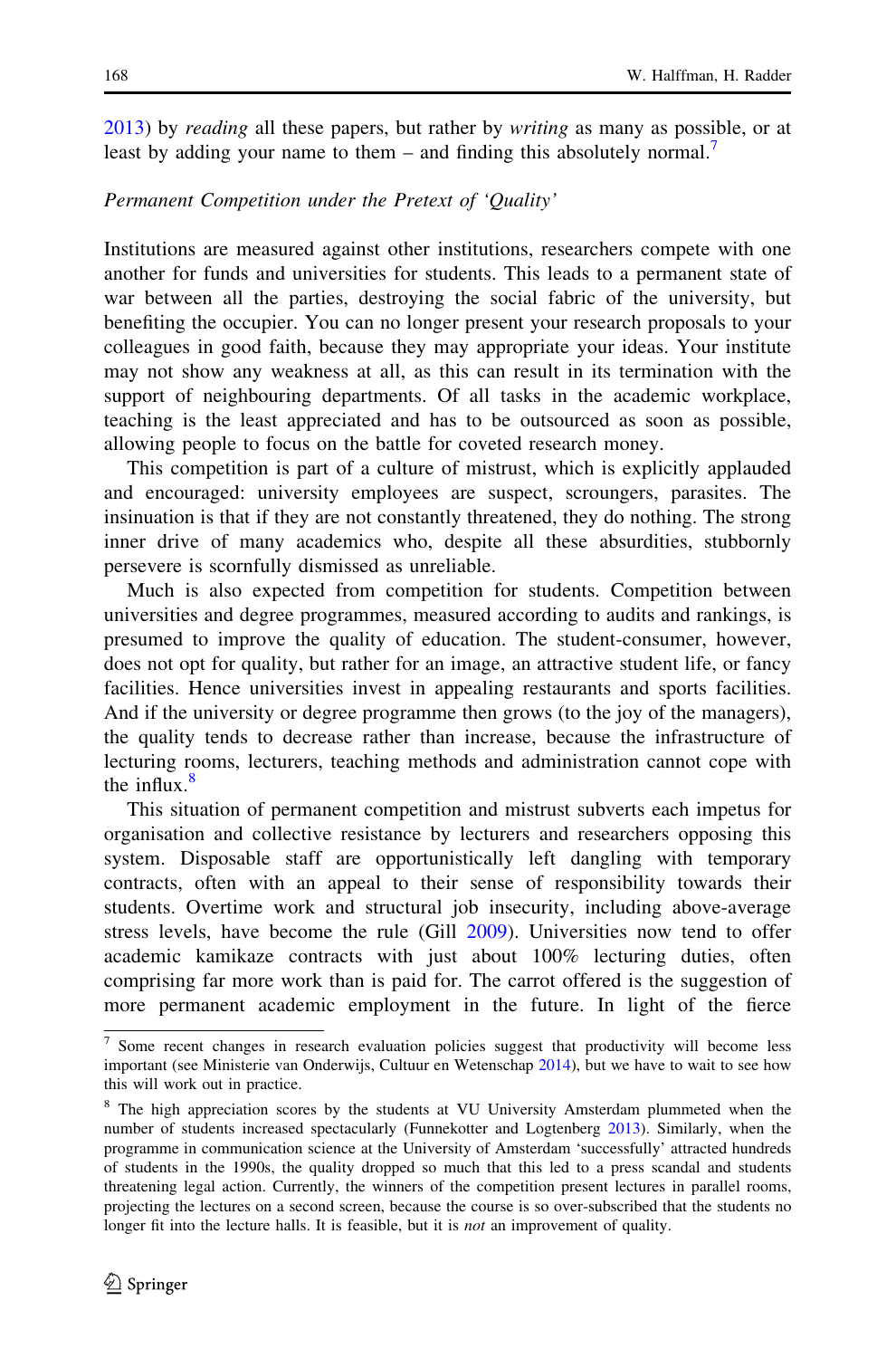competition, this is only feasible for those who 'qualify' by obtaining research results in their unpaid free time. The defence of this system is that 'Nobody is forced to sign such a contract'. A structural injustice is legitimised by making it an individual choice: 'Exploitation? You are doing it to yourself'.

#### The Promise of Greater 'Efficiency'

In addition to quality improvement, the managerial university also claims to increase its efficiency. Hence we do not need to provide universities with more resources; we provide managers who will attract extra resources through increased efficiency, under the pressure of mutual competition. Competition will not only make the university better, but also cheaper – this is the promise.

However, in practice, competition between degree programmes is about slick communication and prestige projects – which are not cheap at all. One hilarious book (Tuchman [2009\)](#page-22-0) describes the shift of resources from research to PR projects at an American university, but in the Netherlands things also go wrong. A typical faculty now has a solid communications team and also at the university level there are large divisions of marketing and communication. They produce high-priced newspaper advertisements containing the most recent, excellent external review results, regularly introduce a new corporate image, as well as sparkling websites. They plug Acclaimed Professors in TV talk shows in the hope of luring away students from the competitor. Providing real information about a degree programme is still voluntary work, by lecturers behind a table on a Saturday afternoon university information day or in a demonstration class at secondary schools.

Specifically in research, competition leads to outrageously high overheads. Writing research proposals requires a substantial part of the research time (Herbert, Barnett and Graves [2013](#page-21-0)), in an environment where the chances of a research application's success are often one in ten, or even less. Researchers try their fortune with European funding agencies, even if it requires taking on its notorious bureaucracy, its Byzantine research programmes, its forced cooperation constructions, its lobbying in the Brussels corridors, and the expensive application-writing advisors at universities.

Similar processes occur in the Netherlands on a national scale. According to a conservative estimate, the overheads of writing, reviewing and allocating the NWO Veni subsidies (The 'Innovational Research Incentives Scheme' of the Netherlands Organisation for Scientific Research) amount to about a quarter of the research budget (Van Arensbergen, Hessels and Van der Meulen [2013](#page-22-0): 47). Here too, there are costly preparation procedures with specialised advisors coaching applicants for the procedure. In the end, this expensive assessment system does not even succeed in selecting the best researchers (Van den Besselaar and Leydesdorff [2009](#page-22-0)). In spite of this, receiving such prestigious 'talent subsidies' is increasingly used as a criterion for further appointments at universities.

A considerable part of these overheads is shamelessly passed on to the primary process. Participating in this assessment circus is often a matter of working in the evening or during the weekend. This work is rarely paid and seldom interesting,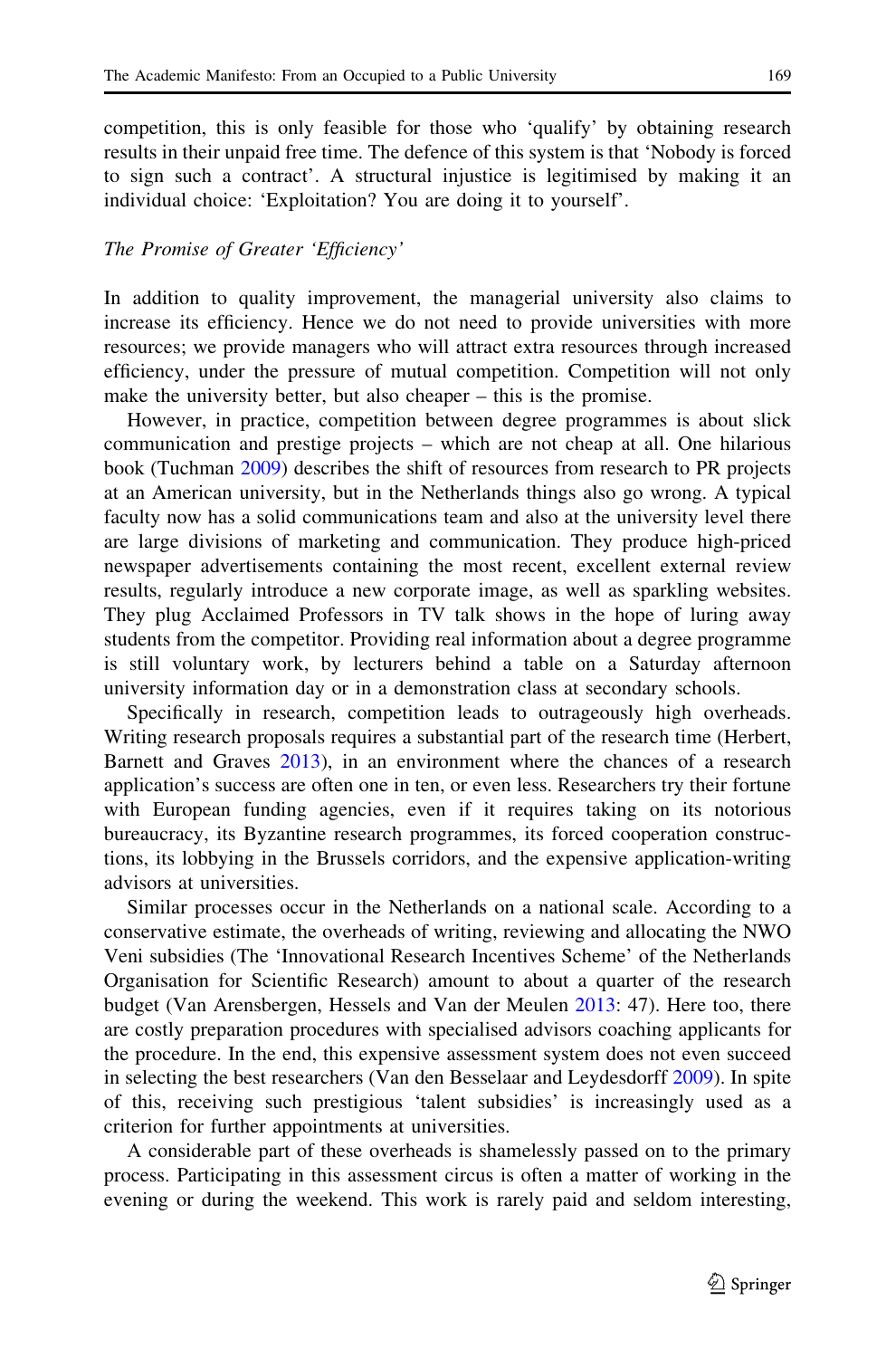apart from keeping track of what the competitors are up to. In practice, the real meaning of 'efficiency' and 'quality' is 'working over the weekend again'.

Meanwhile, the overheads of universities and the research system are kept vague and invisible. In the Netherlands, universities no longer have to issue detailed annual reports since Education Minister Ritzen stripped university councils of their budget supervision authority in the late 1990s. As a consequence, overheads have become a kind of trade secret. A separate investigation by an expensive consultant would be required to make overheads visible at all.

The ridiculous transaction costs of competition, evaluation and performance management are an astounding and well-known source of financial waste, but nonetheless the system remains unaltered. For the average academic, the promise of efficiency is a bitter joke.

#### The Adoration of Excellence: Everybody at the Top!

Dutch research policy is obsessed with top researchers, top departments and excellent universities. Only the best is good enough and only for the very best can we spare a dime (and then solely at the expense of the others). The 'top' comprises those with a plethora of publications, the clever networkers who know how to put themselves in the spotlight and how to organise large-scale research funding. Meanwhile the really big chunks of research funding are not shared in the hard-asnails open competition at the bottom, but rather in the ad hoc programme funding for which you need to belong to the right networks. Subsequently, acquired large projects provide a hefty advantage when it comes to acquiring even more subsidies. In this way, the managerial university strengthens the dubious Matthew Effect in science (Merton [1973\)](#page-21-0) even more, but now in a financial way: he who has (money), will receive even more (money) (Landsman [2013\)](#page-21-0).

In the culture of winners, no-one cares what is consumed to keep this fire going. Star players often outsource their teaching duties to underpaid temporary workers. The time thus saved, can then be utilised for the expansion of their own research empire. They demand more money or better research facilities, even to the detriment of their more docile colleagues. Thus, in times of great scarcity for universities, ever increasing sums go to well-'hyped' stars, whilst doctoral students, postdocs and other employees with bad contracts and dismal academic career prospects perform the real toil. The managerial university itself cannot judge the intangible 'excellence', but believes blindly in its existence and in the assessment system's ability to identify it, and is terrified it might miss some 'excellent' opportunity. Meanwhile, being one of the 'top' is mainly a matter of successfully managing a self-fulfilling prophecy and disguising the costs.

#### Contentless Process Management

In essence, for management a university is like a company (or any other type of organisation). The required number of annual credits and doctoral dissertations are pre-set in budgets as production targets. 'Management is a profession' and 'university management needs to professionalise'. With 'professionalise' they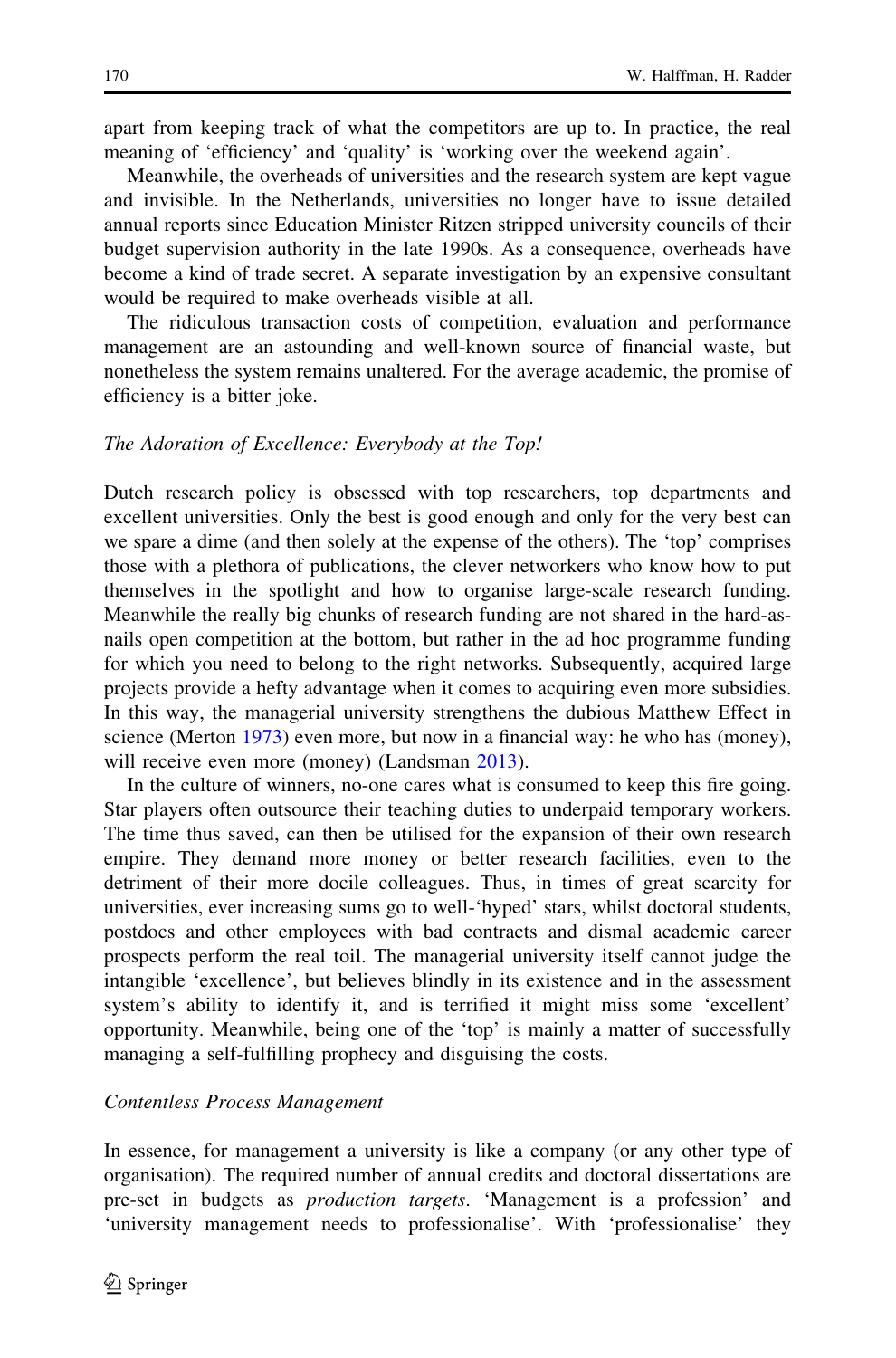actually mean that academic professionals must deprofessionalise: they have to be demoted to executors, subject to a strict regime of supervision by *another* group of professionals: educational experts, marketing and communications staff, lawyers,

real estate managers, auditors and, at the top, the professional university administrators. What is important is 'the process', not the objectives. The objectives are, after all, obvious: output, quality, efficiency, excellence.

The Wolf arrived in sheep's clothing: management claims to be here to help the poor academic in these tough times of budgetary constraints. The poor academics will be relieved of the burden of administrative jobs, of the mass of paperwork, of endless meetings, and can hence concentrate on their real task. But whoever lets the Wolf in has to work each weekend through the piles of paper generated by organised mistrust and ends up writing reports and petitions to convey that this sheep is not yet ready to be slaughtered. A pet example are the extensive teaching documentation systems, in which lecturers have to record all kinds of administrative details about courses, including how each exam question relates to specific learning goals. Such petty control systems have nothing to do with 'quality' and only foster cynicism.

VU University Amsterdam – dubbed the 'biscuit factory' by academic activists – is a case in point for how this all went awry. This university has become increasingly viewed as a professionally managed company producing publications and degrees of tolerable quality at the lowest possible cost.<sup>9</sup> Knowledge that is not compatible with this 'factory logic' is in for hard times. Consequently, management is not a neutral intervention, but has major consequences for the nature of universities' activities. Its 'vision' leads to 'big is beautiful' policies, separation of teaching and research, a preference for instrumental skills aimed at specific labour markets and for profitable research which latches on to the next hype and does not approach its funders too critically.

Administrators of provincial universities aspire to be little Oxford, little Harvard or little Cambridge, but have no notion of the problems these places face: the rancour, the poor employment terms for those at the bottom of the organisation, the workload, the concentration of power. The social consequences, such as the formation of elite cliques, nepotism and the extreme inequality in this type of academic system, do not interest them at all. This does not prevent universities from introducing 'top degree programmes' in colleges based on the American model, or top research institutes with large industrial interests. At the lean Dutch universities there are no funds for these types of projects, which means that budgets have to be created; in other words, they have to be requisitioned from the rest of the organisation. This leads to prestige projects of which the manager can boast. That the permanent lecturers at these university colleges have no (or hardly any) time for research is not mentioned. And so the Netherlands now also has wannabe universities: megalomania with a small middle-class budget and a wake of destruction (cf. Tuchman [2009\)](#page-22-0).

In the meantime, the managerial university's system ensures that the administrators continue to believe in the occupation through extensive confirmation and

 $9$  The drama at VU University Amsterdam received extensive media attention (Radder [2012;](#page-21-0) Verontruste VU'ers [2012;](#page-22-0) Funnekotter and Logtenberg [2013](#page-21-0); Ten Hooven [2013](#page-22-0)).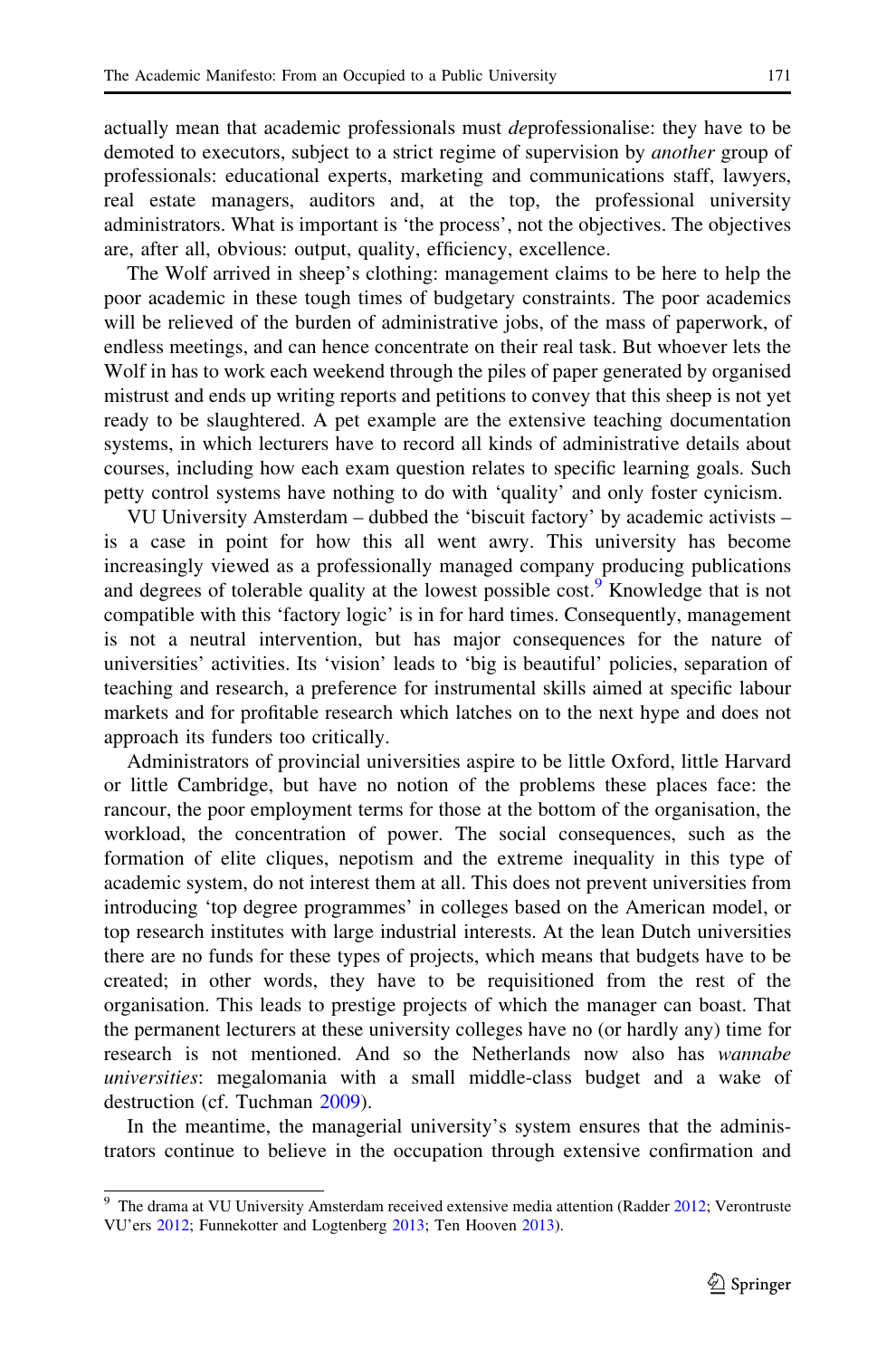lavish rewards. They receive a top salary and a car with a private chauffeur ('If they treat me like this, I must be very special'), grow detached from the workplace and end up in a highfaluting administrative level – from the Dean through the Executive Board, the Supervisory Board, the Interuniversity Association up to the Ministry of Education, and all their surrounding moonlighting visionaries – where they all constantly parrot each other. Blatant failure, such as botched mergers between nonuniversity higher education and universities, is no reason for critical reflection or even a delayed career. In the middle of fiasco, the managers are already busy with the next round of megalomaniac plans. If the academic staff becomes too obstreperous to carry out its policies, management flies in a contingent of wellarmed crisis managers from another business sector. Critics of the policy are invited 'for a talk' about their irresponsible conduct and are blamed for causing reputational damage. Whoever is not with us, is against us. An important part of 'managing the process' is the neutralisation of doubt. Doubt is for losers.

#### The Promise of Economic Salvation

Management promises that an 'entrepreneurial university' (the old motto of Twente University) will provide economic salvation. By cooperating with business, it expects universities will transform their wonderful discoveries into marketable products within a few years. This promise not only exhibits a naive belief in commodified universities delivering immediate economic relief, but also a shocking reduction of social benefit to economic gain. Extreme economisation has led to a radical transformation of the academic culture (Radder [2010](#page-21-0); Engelen, Fernandez and Hendrikse [2014\)](#page-21-0). The ludicrous climax is the measurement of the 'media value' of newspaper articles written by academics at VU University Amsterdam. Instead of valuing a contribution to public debate, these articles are now regarded as advertisements for the own university: their 'value' is calculated from the advertising rates for that part of the article in which this university is mentioned.

However, universities are in no way the starting point of an innovation production line culminating in new computers and smart phones – gadgets that will deliver us from the economic crisis. What universities can do is provide part of the infrastructure that enables such innovations: highly educated people, methods, a deeper understanding of what lies behind accidental discoveries, general principles and building blocks that may one day be used by a clever entrepreneur, reflections on the socio-cultural conditions for successful societal innovations. But then again, much innovation results from the opening up of new markets, new applications, improved maintenance technologies and unforeseen combinations of social and material inventions. These are processes in which academic research plays but a minor role (Edgerton [2007](#page-21-0)). The hope of economic salvation by means of enforced innovation is a misdirected yearning for a technological fix, like taking a pill to cure an unhealthy lifestyle.

In the name of economic relief, Dutch research is now surrendered to the strongest sectors of the 'The Netherlands Inc.': the 'top sectors' of the Dutch economy. Profit-oriented enterprises are gaining control over the public research infrastructure. They are allowed to restructure research to fit a time horizon their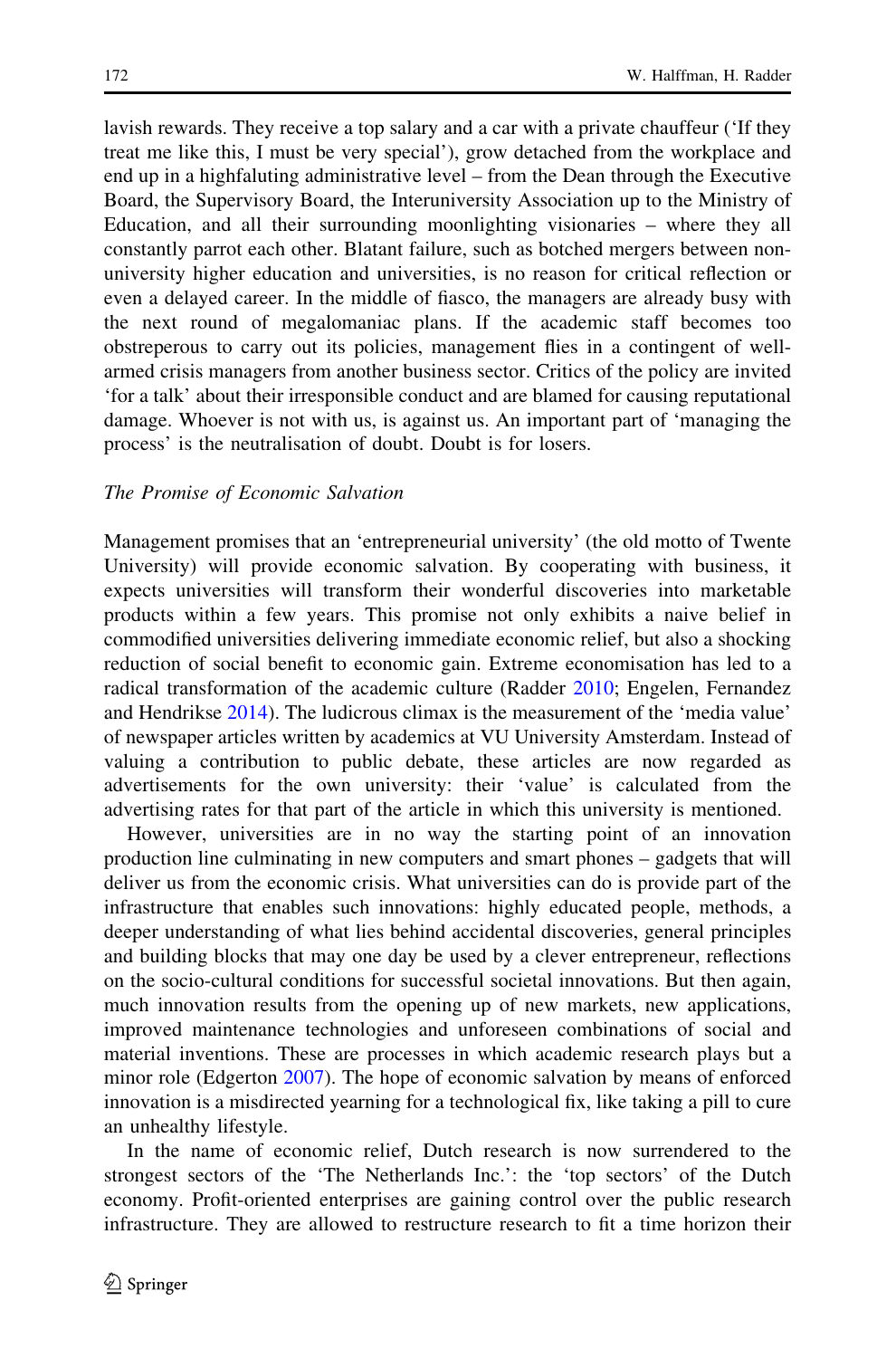shareholders find interesting; if needs be, to the detriment of the long-term knowledge infrastructure and of those disciplines that are not easily marketable: mathematics, minor languages, philosophy and a whole range of other essential sectors of the knowledge landscape that do not necessarily bring in money.

That which does not lead to industriousness and financial gain is outmoded and questionable. History should be replaced by company history, philosophy is at most useful for the neuroethics of office innovation, sociology only as a marketing tool. Away with culture, the fundamental questions of life and the universe, the meaning of happiness or a good life.

### How Could This Happen?

Various processes have led to this state of affairs and the majority of these we, as university staff, were party to. The colonisation of the university is a success because we cooperated en masse – and still do, to this day.

Divide and conquer works. The humanities blame the natural sciences that they are unashamedly absconding with funds, on the basis of far-fetched promises regarding the latest micro/nano/bio/geo/digi/geno/techno bubble. The natural and life sciences accuse the social sciences of performing worthless research with meaningless surveys. Economists scoff at philosophers about their alleged lack of earning capacity and philosophers fulminate against the supposedly unreflexive business researchers. Departments try to sink their neighbours in order to pinch their budget. If a degree programme is in danger of collapse, the academic community remains mute, while the competitors count themselves rich by taking over the students. The tenured staff member mercilessly shoves the dirty work (teaching) down onto the underpaid temporary lecturer and uses the free time to work on his fame. The 'radical' professor lectures on the French post-modernists, while using the citation panopticon to discipline the temporary staff. Critical philosophers publish sharp papers against 'open office' policies, but meekly conform to its introduction at their own institution. Today we publish a manifesto, tomorrow we pull the rug from under a colleague in the hope of gaining funds for a research assistant. Divide and conquer works because we all join in.

Our generation let the Wolf in. We wanted a university more involved with society – exit the ivory tower through the science shop – but we got a university that has reduced 'society' to 'business'. We wanted accountability tools to call dozing professors and burnt-out colleagues to order. But now these tools are mainly used to tightly control junior researchers with temporary appointments.

Furthermore, we allowed these tools to gradually be stripped of all content and become detailed to a ludicrous level. At some Dutch universities, there are now classification systems for publication output with no less than twenty different types, each with a corresponding score ranging from 'AAA journal' publications to 'professional' publications. This pseudoscientific system has a systematic bias in favour of English-language articles, is based on disputable interpretations of which are the renowned journals and publishers, and it confuses a medium's quality with that of an individual publication in that medium. All of this constitutes the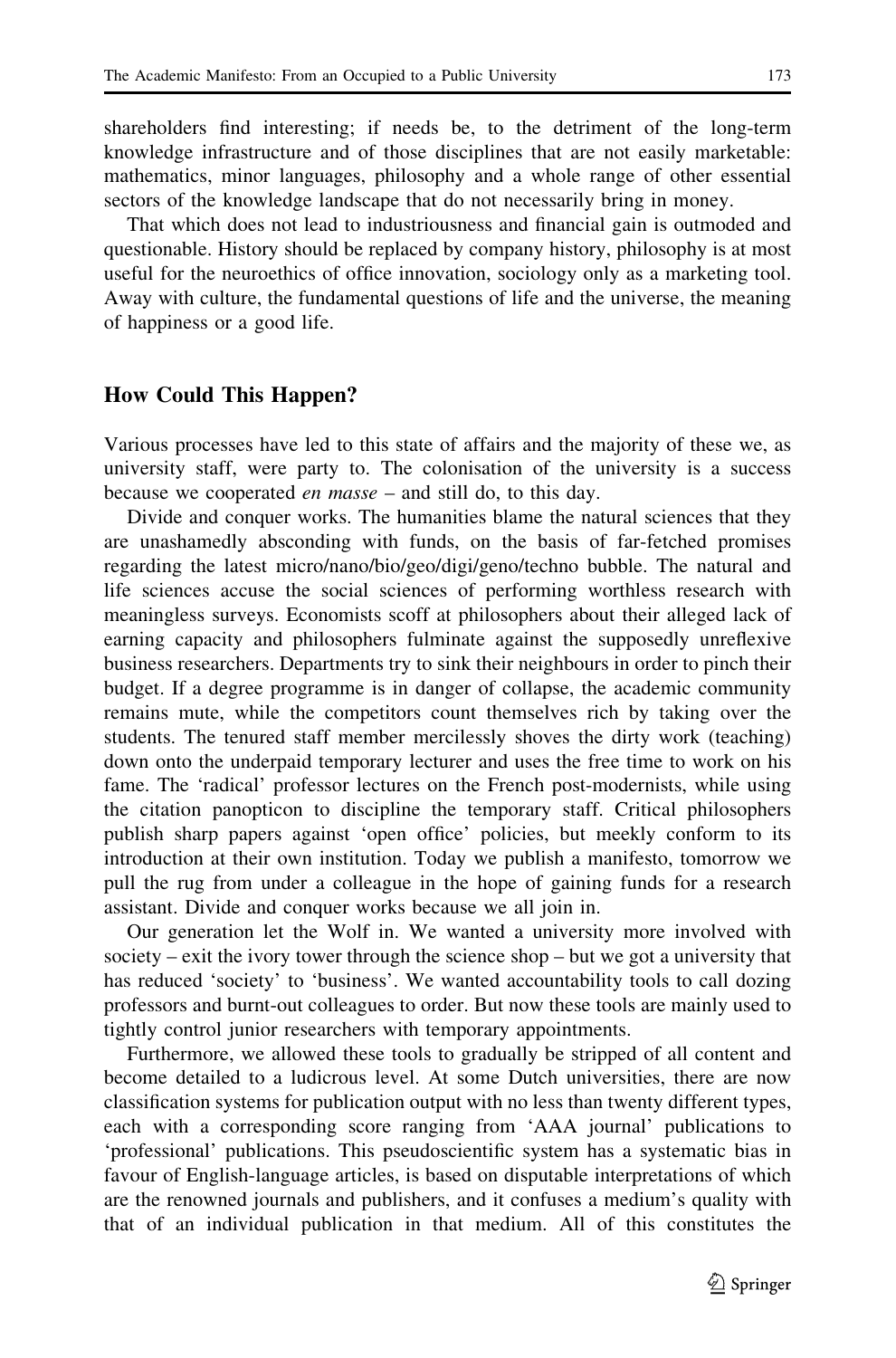umpteenth step in the process of individualisation and the erosion of solidarity. Apparently, given the growing popularity of these types of assessment systems, none of this poses a problem.

And so we voluntarily adopt management's control system. We internalise the Wolf. We introduce these inadequate accountability tools ourselves, calculate our own h-factor, count citations, create publication lists, even if no manager requests them, because we hope to be at the top of the list when the weakest sheep are sent to the slaughter. Even before the Wolf growls, we already cringe.

Even worse, we *help* to create new, more precise, extended, superior indicators: still better and more robust citation indicators, or indicators of societal impact. We receive funding for these projects and write publications about them for journals such as *Research Evaluation*. We analyse the current management shortcomings and devise better methods. And so we concoct new indicators to feed doctors, judges, nurses, policemen and, finally, our own colleagues to the Wolf.

Academics have taken refuge behind the ultimate indefensible line of defence – the measurable economic benefit. The Netherlands as a 'knowledge society'  $-$  we scoff at this and know that it holds a doubtful promise, but we hope that it will work and may perhaps provide universities with some extra funds. In the meantime, we are familiar with the corruption and favouritism and with the futility of large research programmes that were supposed to realise these promises, but keep quiet because we fear that even this source of money may otherwise dry up. Tacitly, we conspire to keep silent in the naïve hope that there will be some scraps left for us and that better times will come.

We market our universities or departments with the hope that this will keep our knowledge infrastructure alive. We sack those who oppose it, or whose earning capacity is too low, make outrageous compromises about content, or compete with a commercial consultant through the covert deployment of public funds. And when it seems that this strategy will allow us to survive, the Wolf tells us that we might as well enter the consultancy forest on our own – liquidate and privatise! (A list of departments forced into commercial spin-offs could follow.) At the same time, this presents a suitable opportunity for a 'selective round of quality improvement' (i.e. dismissal) to the advantage of the university's holding company, allowing the Wolf to remain in firm control.

By now, we academics no longer have any allies. Administrators accommodating a life under occupation certainly offer no support. Management keeps academic staff at a great distance. At the worst affected universities, high-level administrators have very little contact with the work floor and have learned to ignore staff complaints. Supervisory Boards recruit from the same administrative level and are even more remote from the problems at the bottom. In the increasingly hierarchical university, an average academic staff member has little or no say, after academic self-governance was all but abolished at most Dutch universities in the 1990s.

There is no societal support either. There is no public support to match university funding to its performance, except for hobbyhorses or casual hypes. Politicians say that science and education are important, but eventually find other matters far more pressing. They cannot sell research and higher education to the electorate and are unable to package them into sound bites that are well received in the spectacle that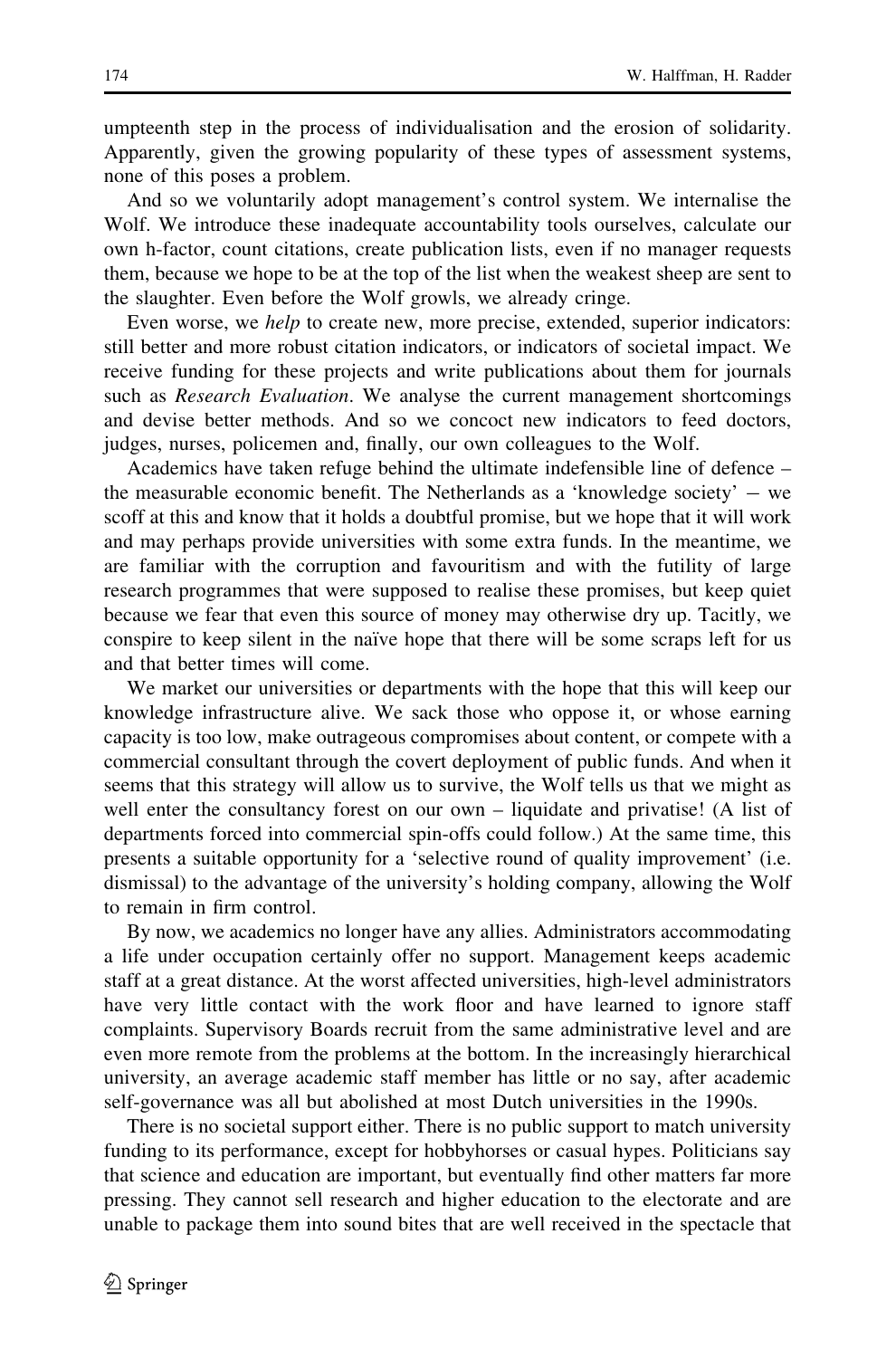is TV. Why would citizens support scientific research and scholarly inquiry anyway? "It is only there to bring in money, isn't it? Let industry pay for it then  $-$  it will benefit them at a later stage anyway. Or, let the highly educated pay for their education themselves. An education is, after all, an individual investment, which later pays itself back royally''.

And the citizen is right: the Dutch university is no longer there for the whole of society. No more science shops, no public university, no university as a platform for uplifting the people, but instead privatised knowledge embedded in expensive patents, published in unaffordable and exclusively English-language academic journals aimed at international colleagues and businesses. Dutch-language academic journals on affairs relevant to this society have been abolished, sacrificed on the altar of the international academic league tables. We organise top English-language degree programmes aimed at the international market of better students, with fatter grants, generating more income for the university. The entrepreneurial university is now primarily interested in lucrative ventures, not citizens' concerns. The gambit of the Netherlands as a knowledge society has failed and has now turned against us.

We cannot count on the support of students either – stuck as they are between loans, performance grants and meagre labour market perspectives, or mesmerised by the lure of a consumerist life. Why would they have sympathy for the demanding academic who delays their ascent to a diploma, who places intellectual obstacles on the zigzag way to vital credits? When management tackled students and turned them into well-drilled, debt-laden, labour market-oriented contract-performance machines, we did not lift a finger. They too are right.

So, there we are: cowards, beggars, petty thieves and collaborators. Together, we face the Wolf alone.

### The Alternative: The Public University

Even if the Wolf denies it, alternatives to the current managerial university do exist and articulating them is not even that hard. One alternative we reject outright: we do not want to return to the mythical ivory tower. Pleas for a return to bygone golden times and the beauty of academic autonomy are misdirected.<sup>10</sup> Those times were not as blissful as some nostalgic dreamers suggest: the unequal access, the nepotism, the endless meetings, the ineffectuality, the fiddling, the mustiness … The ivory tower has become a childish daydream, a mirage reminding us of the curious tales of utopian socialists. Not only is it unclear how this ideal academic society should exactly function, but also how we should attain this state of bliss. Indeed, these kinds of pleas do our case more harm than good.

We much prefer the project of a public university aimed at the common good  $$ and at the careful deliberation of what comprises 'the common good'.<sup>11</sup> This does

<sup>&</sup>lt;sup>10</sup> Jeff Lustig [\(2005](#page-21-0): 24) even argues that, in the 19th and the first half of the 20th century, American universities were understood as dedicated to the public good rather than seen as an ivory tower.

<sup>11</sup> Note that 'a public university aimed at the common good' does not necessarily coincide with 'a publicly funded university'.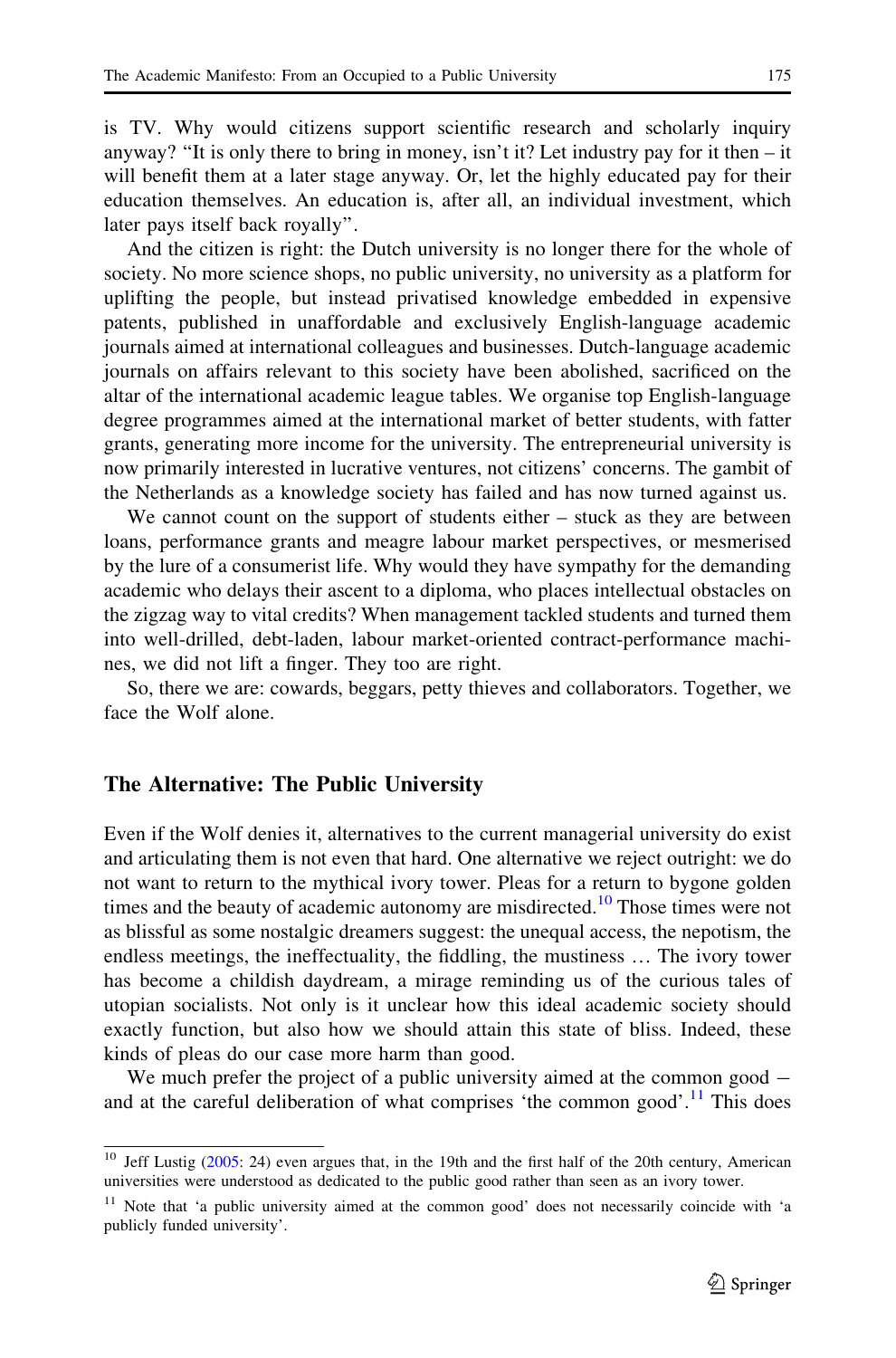not imply a reduction to 'applied science'. Fundamental research (not to be confused with autonomous science – science has never been 'autonomous') is of eminent social concern. The outcomes of this research form a vital resource we can draw upon if the future turns out to be totally different than our short-term extrapolations had suggested. Currently, historical and socio-cultural Islamic studies are seen to be topical and important, but thirty years ago the Wolf would have regarded them as economically irresponsible hobbyhorses.

As universities we are looking for novel ways of social cooperation, in which we offer (world) citizens and their organisations our knowledge, even if they cannot afford it. We are not the start of a production line of a profitable gadget factory, but a knowledge commons: a shared, organically growing garden of know-how and wisdom from which everybody may learn according to their needs, and to which everybody may contribute. This knowledge commons teems with recipes, systems, interpretations, collections, methods, criticisms, arguments, data files, images, utopias and dystopias, experiences, measurements, and countless other results of scientific work that are all beyond the horizon of the gadget factory. This archive is chaotic but hyper-fertile, a proliferating garden bursting with problem-locating and problem-solving capabilities accrued throughout the ages (and not only over the past five years, as the Wolf's librarians sometimes seem to think). The archive tells us who we are, who we *could* be and how we could get there. Our task is to share the produce of this garden and to cultivate it with as many people as possible, not to cultivate standardised minds at the lowest possible cost.

We are looking for new allies, new students and new partners in this public space. Not because they have money, but because they have something to say. We will only request public support after we have once again proven our public interest (which the Wolf systematically confuses with economic interest). In the meantime, we revitalise our research by showing the Wolf's suspicious controllers the door and replacing the publication rat-race with more meaningful, slower-paced and more considerate research (Pels [2003\)](#page-21-0). Perhaps we will then find the time to actually read what our colleagues have written. We will also simply allow the expensive and arrogant top-talents to follow up on their threats and depart to more promising foreign shores. We will replace them with a multitude of researchers with normal salaries, who prioritise intellectual content and public interest over reputation. We will tell students that they study to become good scholars and responsible members of society, not for the sake of a highly-paid job at the end of the diploma ceremony. We will once again tell them that they are primarily learners and citizens, not consumers.

Contrary to what the Wolf claims, it is not really that difficult to formulate concrete proposals to realise this model and avoid sliding back into the Wolf's den. We present twenty provocative first moves.

#### From Hierarchy to Having a Voice

The *conditio sine qua non* for all university renewal is to breach the current hierarchical top-down structure and move towards a form of administration in which academics, students and supporting staff can have a voice and can decide on the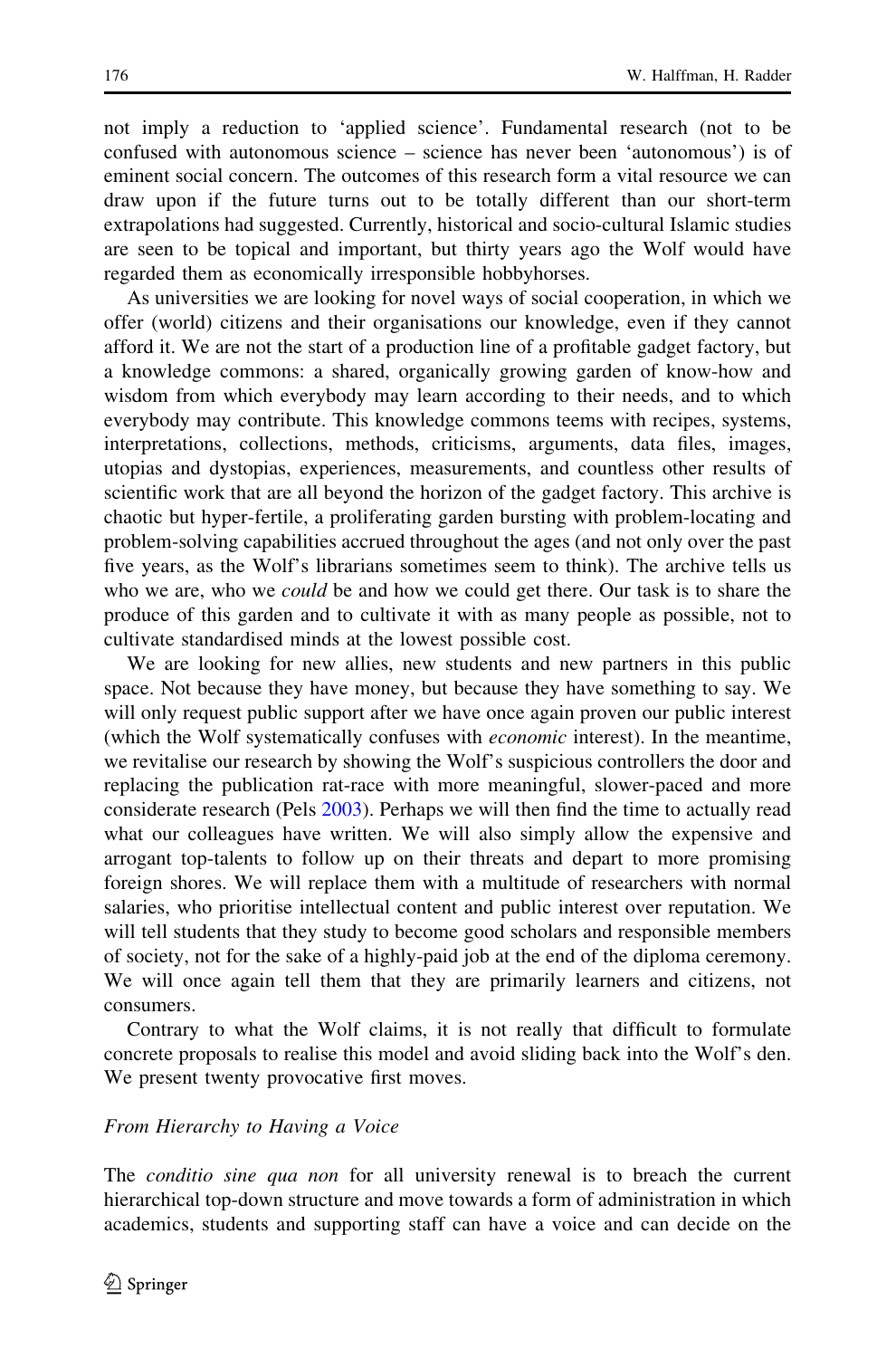matters they know best. In the Netherlands, this would formally require a change in the law on higher education. However, nothing prevents departments and faculties from already starting to experiment with new, informal forms of participation and representation. They could, for instance, follow those US universities where faculty has retained a real voice in the appointment of new staff.

# Administration as Support Staff

The campus organisation becomes a general and technical support service comprising the administrator, the janitor and the cleaner, all paid by the same organisation and not by some semi-legal precarious employment agency. This general and technical support service becomes an organisation stimulating the development and sharing of knowledge, instead of a knowledge plantation with supervisors maximising 'valorisation' through Taylorism and control.

### Limiting Wasteful Control Systems

A substantial simplification and reduction of control systems will free up resources for academic work. Not more than 10% of the time is to be spent on administrative overheads, such as audit procedures, filling out teaching documentation forms, reports for external reviews and research proposals. What cannot be done in this 10% should not be done.

### A Ban on Mergers

The current scale of Dutch universities is large enough: a ban on mergers within and between universities saves staff and money, and preserves motivation. Stimulation of cooperation, instead of managerial scaling-up. Larger institutions lead to a reinforcement of management.

# An End to the Own-University-First Policy

Inter-university cooperation is undertaken by means of the academic staff's cooperation and not via scheming top managers who sabotage fertile national academic cooperation because they themselves cannot use it to boast, or because it does not fit within their megalomaniacal conceptions.

### No Wasteful Competition Between Universities

Cooperation, as exemplified in the Dutch national research schools, becomes the norm. Students are mutually referred to courses at other universities (instead of being hijacked), with the interest of the students at heart and not that of the institutions. Top managers' overfunded prestigious hobbyhorses are immediately discontinued and the funds redirected for the benefit of the primary processes of teaching and research.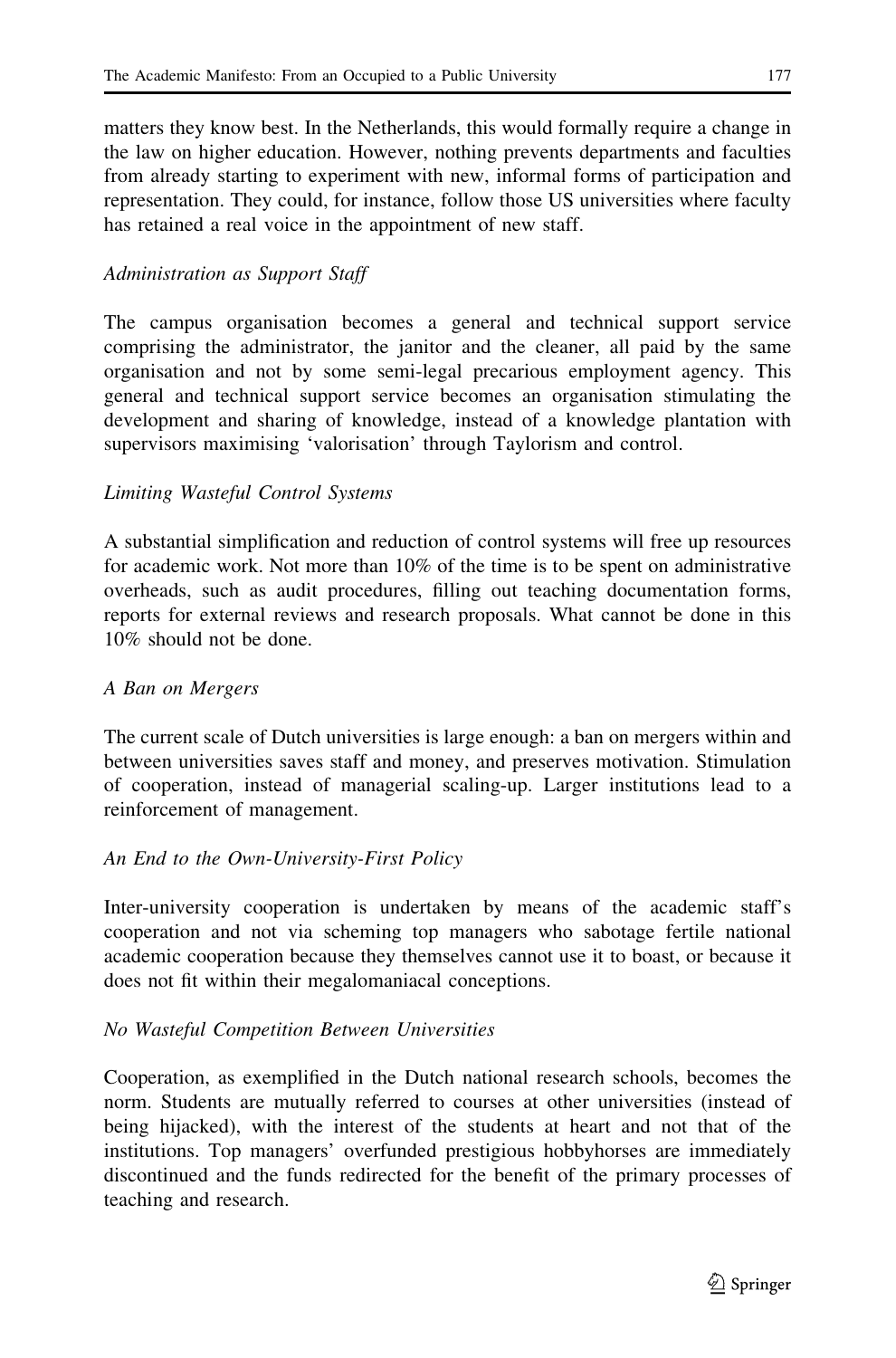# A Ban on University Marketing

The discontinuation of all PR and marketing departments. No more wasting of money on glossy ads, no expensive, prestigious information campaigns with matching branded presents, no more expensive upgrading of the corporate identity, closing of the university branding shop in the city centre's top location. Henceforth, these types of projects are considered wasteful and a misuse of public means intended for education and research.

# University News Media for Public Debate and not for PR

Strengthening of the independent university news media in which the entire academic community can discuss university matters without fear of repercussions. Discontinuation of the management's corporate glossies and websites that pose as news media.

# Return of Detailed Annual Reports

The university administration is accountable to the academic community and not vice versa. The overheads on all managerial levels are therefore disclosed in detail. Financial control reverts to the academic community, supported by appropriate financial reporting.

# No Real Estate Speculation and Discontinuation of Holding Companies

University buildings become collective property on which there is no speculation. Buildings will no longer be used for money-earning purposes by renting them out for commercial activities, but should be reserved for academic and public use. Universities are public institutions and not enterprises. University holding companies have deservedly acquired a bad name due to legally questionable employment agencies, real estate speculation and spurious consultancy businesses.

# All Academic Staff Members Teach

No exemption for arrogant top talents: all academic staff members devote at least 20% of their time to education. Local education should also benefit from the research of the frequently publishing, international congress jet set. Nobody only teaches – no more passing down to the poorly-paid and precariously employed teaching proletariat – and everybody has the right to research time. The same hard, basic norm for all groups, including managerial academics and members of (education) committees, across disciplines.

# Free Education

Learning and studying are free and lifelong learning is made possible, including following multiple degree programmes. We immediately abolish the expensive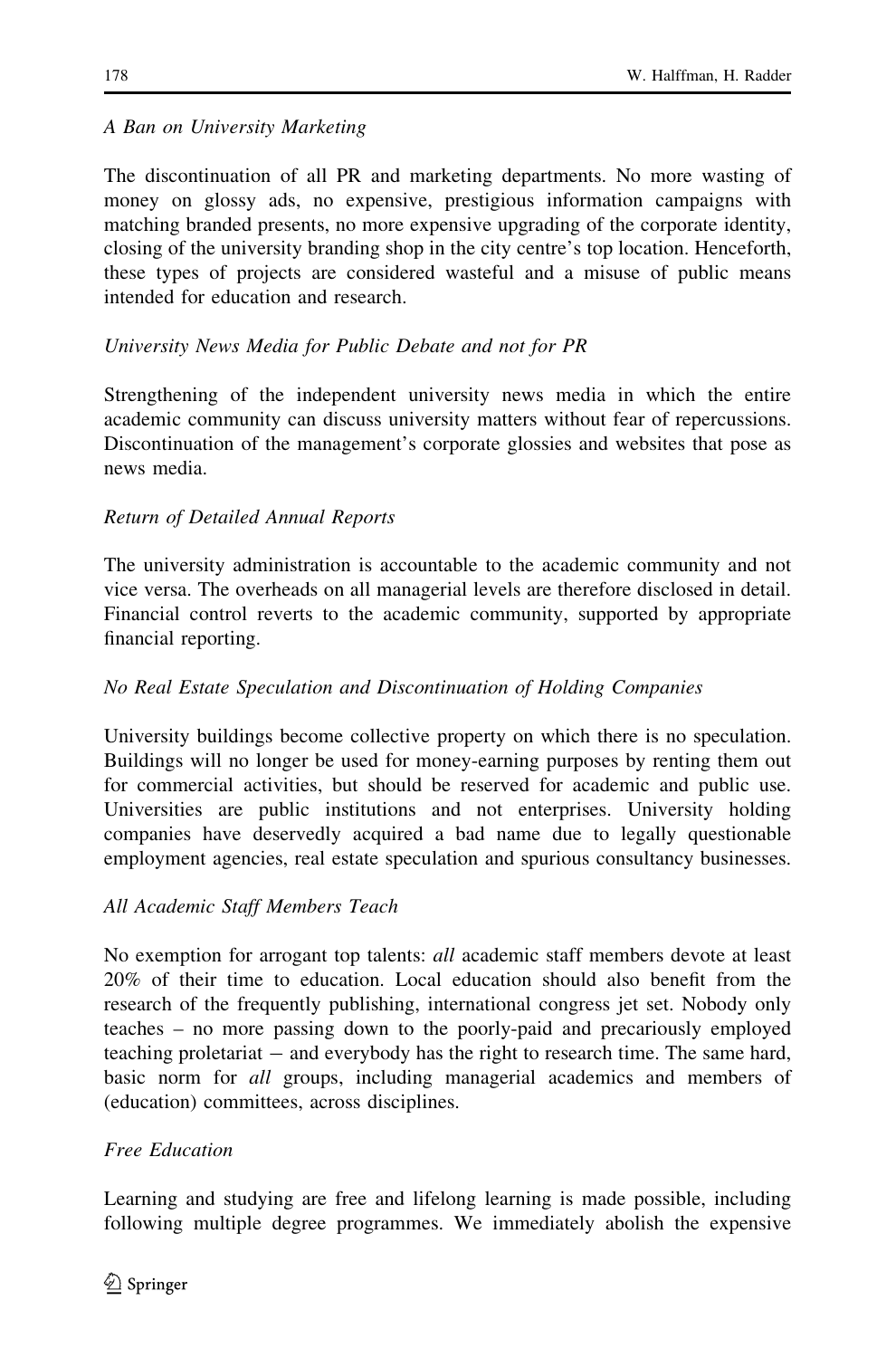administrative units policing study-progress. This does not mean that studying should be subsidised indefinitely, but we should allow talented students to develop themselves in more than one discipline. In the university's knowledge commons, learning is a collective right, even if you are older, or cannot afford to take the financial risk of a study loan. The more the fruits of our academic garden are shared, the greater the problem-solving capability of the society, the greater the country's wealth.

# An Upper Limit to the Student Population

A maximum student population for a specific degree programme, proportional to the size of the available lecture rooms and in relation to the available lecturers for the courses. If the population increases, the time has come for an additional programme or for referral to another institution. When universities become too overcrowded, it is time for a new university and not for further false economies of scale.

# Separation of Purely Vocational Training

Renewed separation between narrow, instrumental, career-oriented higher education at vocational schools and higher education for expert academics and broadly oriented public professionals at universities.

# The End of 'Productivity' as a Research Assessment Criterion

To prevent the production of senseless publications and the abuse of the publication system, the criterion 'productivity' (the number of publications per full time staff) is erased from all research assessments. You publish when you have something new to say and not because you hope to get a promotion or research funding. What counts is the quality of the content and its contribution to scientific and social debates.

# Introducing the Sabbatical Year

Each academic (also those who first work temporarily at one university for four years and then temporarily for two years at another) has the right to a sabbatical year once every seven years. This year is spent on expanding and renewing knowledge and insight for education and research purposes.

# Discontinuation of Matching

Those who want to finance research, finance it completely and do not misuse their position of power to obtain greater control over the university than what they have paid for. Matching drains resources from vulnerable parts of the knowledge infrastructure through inappropriate diversion of public means.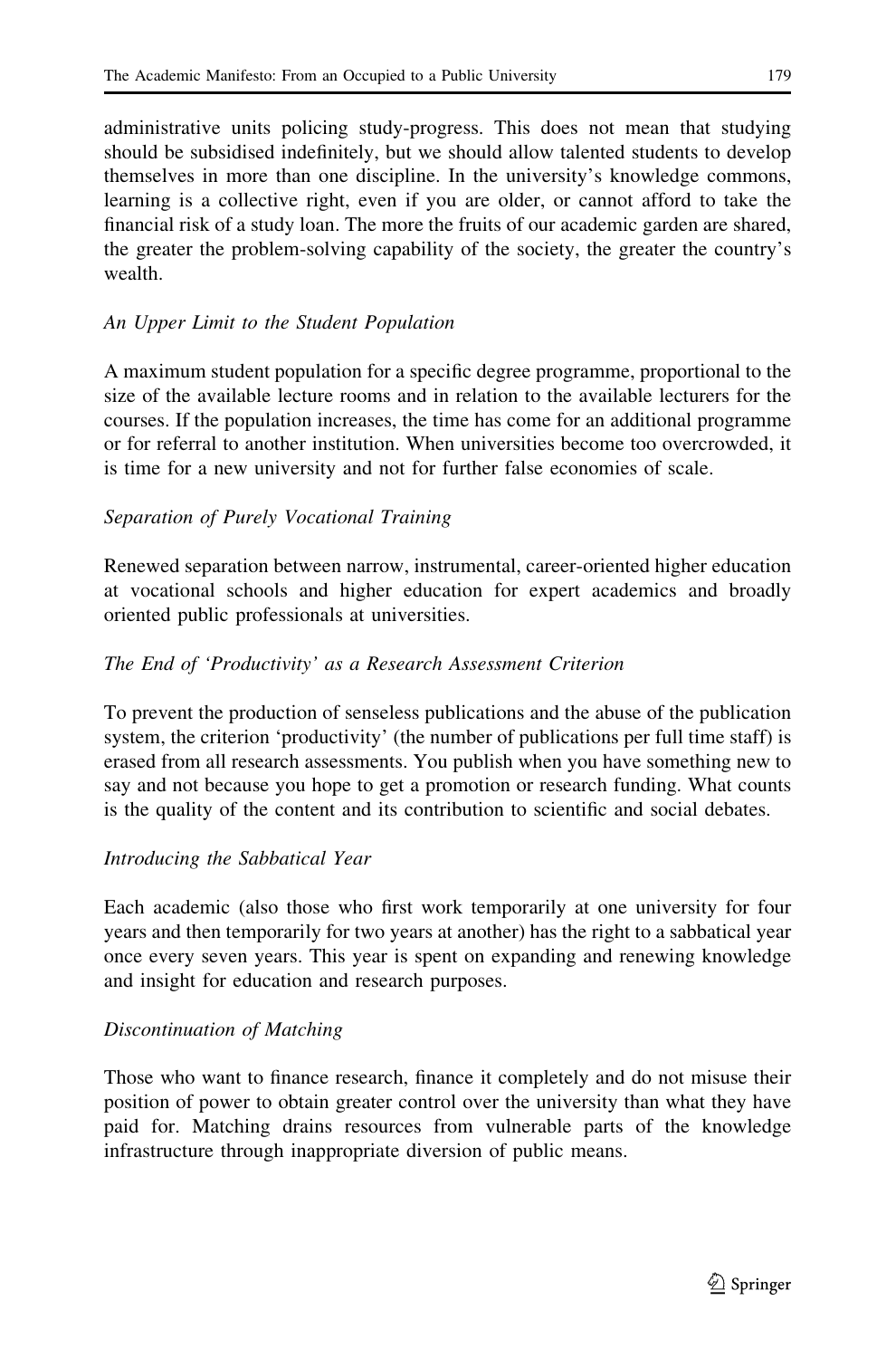### Separation of Content-Oriented Assessment and Remuneration

At a public university (and according to all codes of ethical conduct) *direct* relations between the content-oriented assessment of teaching and research, on the one hand, and financial interests, on the other hand, are unacceptable. Output financing on the basis of acquired course credits, the bonus for the approval of dissertations, and the patenting of publicly financed research results are immediately discontinued. The strengthening of market-oriented research occurs at specific market-oriented research organisations, not at public universities.

### Social Participation Instead of Commercial Control

Social organisations and citizens, in conjunction with the university staff, are invited (and receive a modest compensation) to help articulate the university's public duties.

#### Support of the Knowledge Commons

Strengthening the public accessibility to knowledge: reintroduction of science shops, open access publishing where possible and meaningful, public lectures, freely accessible digital learning environments, publicly available workplaces (fablabs).

Clearly, an alternative academic future does exist, and concrete options can be articulated. Yes, the unread publication output, the universities' advertising value in the media and the scores in meaningless rankings will decrease. We believe this would be a good indication of a successful renewal. Proponents of the status quo will possibly find our proposals absurd. This is fine – we find the status quo absurd.

### If Arguments no Longer Count, it is Time for Action!

The managerial university is impervious to arguments. Only what the buddies in the managerial cloud think is important. There is a plethora of critical essays, pamphlets and manifestos, but management simply shrugs these off as irrelevant, as the final convulsions of those dreamers still living in yesteryear, or perhaps as the lamentations of losers, understandable, but not to be taken seriously. For the time being, they find listening harder than ignoring and thus they continue to boast about their next prestige project.

These poor manifesto-writing academics truly believe that they can change the world with the mighty pen. We carefully analyse the attributes of the New Public Management (De Boer, Enders and Schimank [2007\)](#page-21-0) and quarrel over the exact meaning of the term (Hood and Peters [2004\)](#page-21-0). Should we call the escalating control Taylorism, McDonaldization, supermarket university, or is it rather proletarianisation (Hayes and Wynyard [2002](#page-21-0))? Or is 'neoliberalism' perhaps more fitting? For the past quarter century, we have been documenting this process of decline and have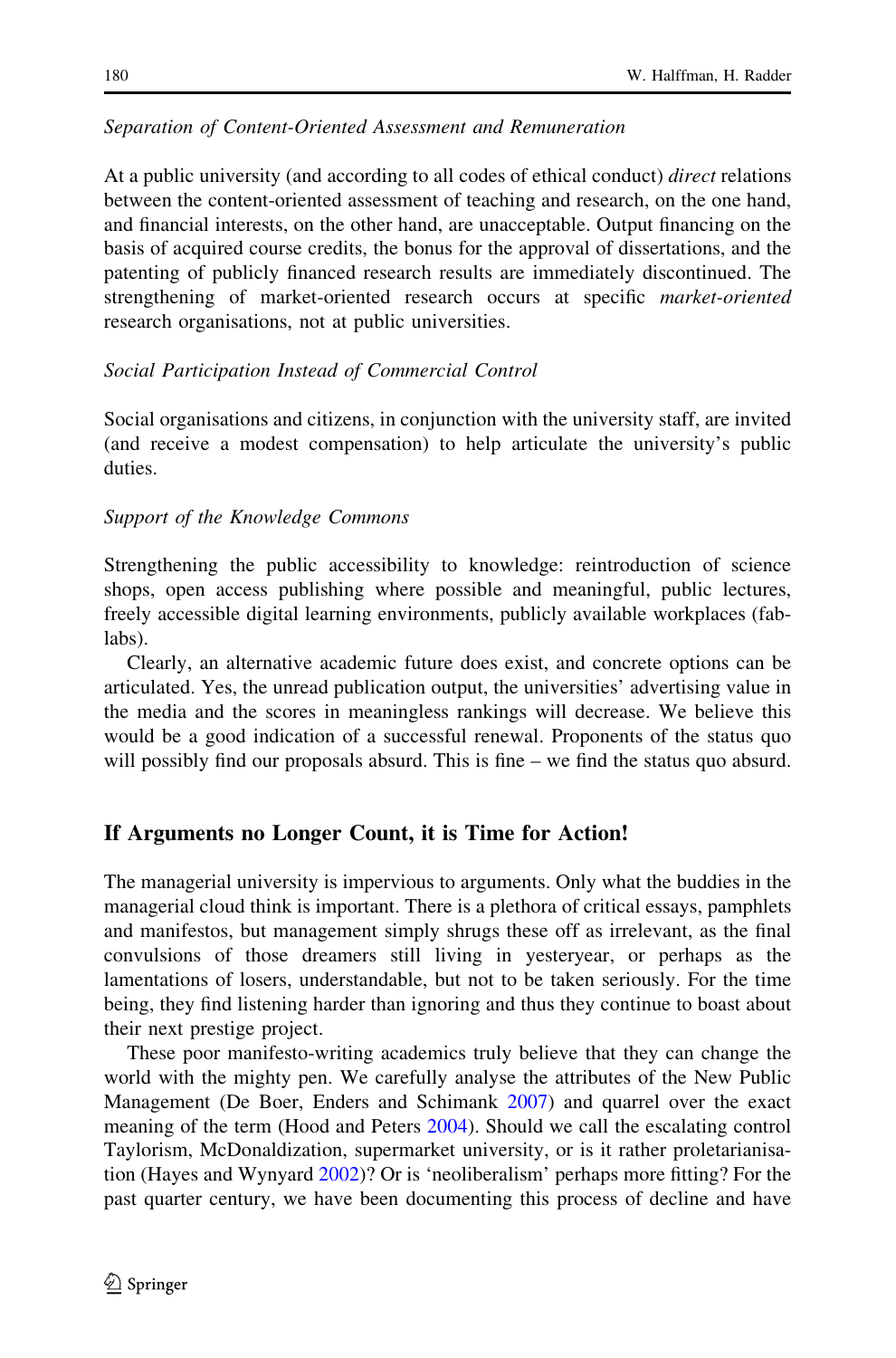been quarrelling about what the Wolf should be called. In the meantime, we are steadily slipping away.

No, it is high time to offer resistance. Only through broadly-supported, collective resistance will we be heard. Only by shaking off our fear can we reflect on our universities' future, collectively and on an equal footing.

What can we do? Let us try to learn from the many who lived (or are still living) under an occupation and discover which fruitful and less fruitful strategies they developed. What are our options?

### Exit

An individual academic can, like generations of poor souls before, emigrate to the New World in the hope of better prospects. Many are making this choice (see the Dutch brain drain of young academics who no longer want to work at a university). This time around, the New World is not such a good idea, although it seems that Scandinavia is not yet completely occupied.

One can also try to go one's own way by becoming a publicist or a consultant. This survival strategy may be viable for a select few, but it hardly generates new science or scholarship. Or one can go elsewhere and then try to return with the capital that is still valued in the current university, such as experience in The Hague, Brussels or the business world (as this is perceived as fundraising potential) or a shiny medal from a New-World top club (because this looks so good on the website). Although such an exit ensures a tail wind for returning rising stars, it does not, of course, solve the problems of those who stay behind.

### Legal Action

One can also resort to the courts. There are still possibilities for legal action, specifically by means of labour law, if the management goes too far. In a few cases, personnel at Dutch universities have booked some success by threatening to go to court, but in general, legal action is not really effective. An abused temporary employee will receive no more than an individual severance fee, and a reputation as a troublemaker. Even the Dutch trade unions have not succeeded in preventing the most serious forms of misuse (self-employed lecturers, university employment agencies, intermittent unemployment to avoid having to provide permanent employment, late payment for already presented lectures to avoid the obligation of having to provide a fixed contract, etc.).

#### Muddling Through and Work-to-Rule

We muddle through while trying to survive the occupation, even if we have to lie and deceive. We urge our colleagues to refer more to each other's work to make the indicators look better. We carefully orchestrate our reports for external reviews, hiding all possible weaknesses during an inspection (if necessary, in cooperation with the examining inspector, a professorial acquaintance from abroad). We also create fake products, repetitions of publications to embellish the score, worthless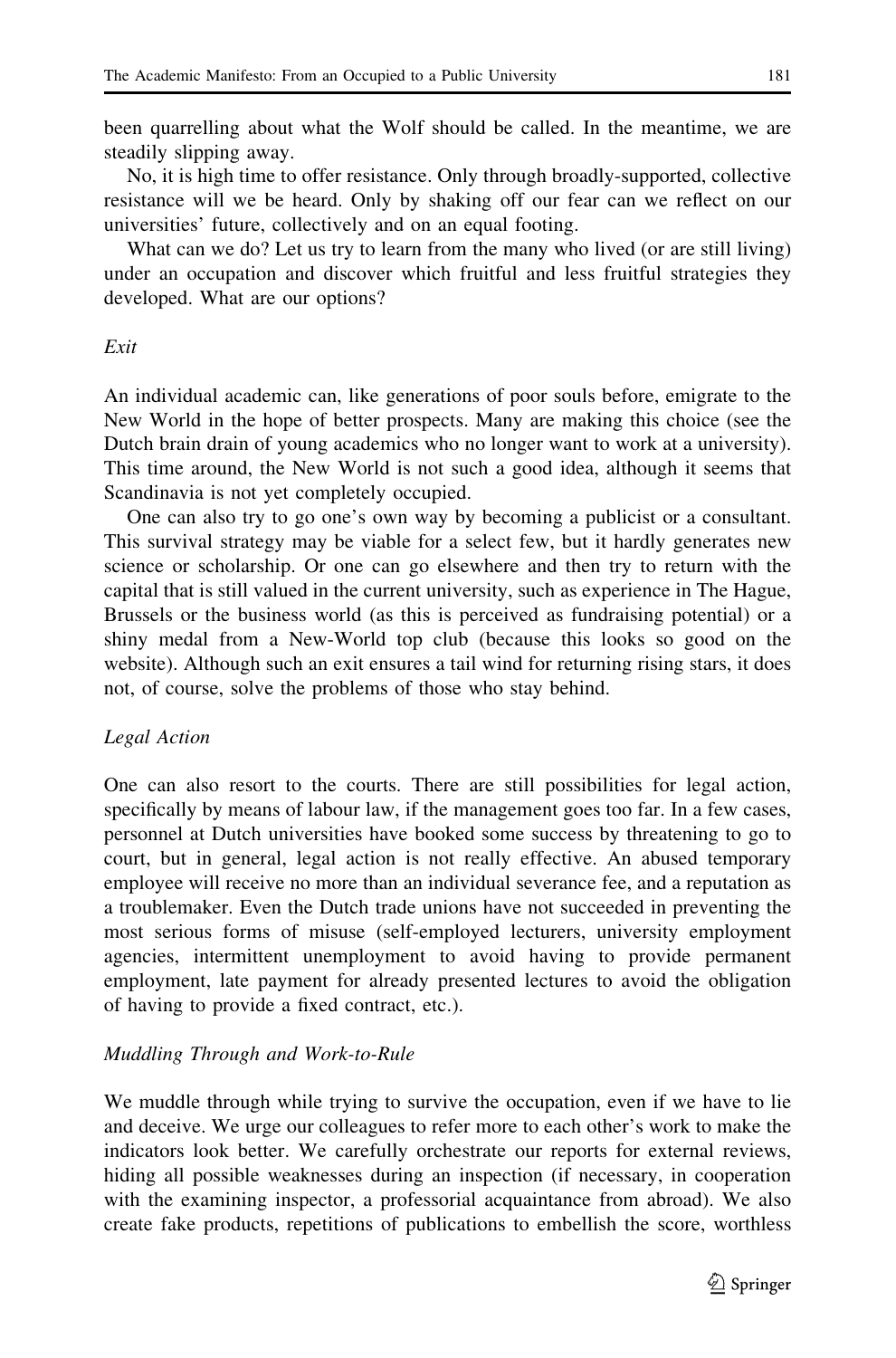papers buffed-up to resemble important contributions to whatever. Or we supply nonsensical answers to ridiculous questions in senseless control systems. On the instruction of their bookkeepers, scientists lie *en masse* when writing time on forms which presume that nobody works more than eight hours a day and never on Sunday. This minor resistance does not really produce structural change. On the contrary, this muddling through lubricates the occupation machine, which would otherwise collapse under its own absurdity.

Working to rule is one way of exposing bureaucratic absurdity. Researchers who have to fill in their hours (especially everyone who works on EU-funded projects) could refuse to continue to lie about how much and when they work. In general, systematic working-to-rule actions may be of limited relevance to academic work.

#### Sabotage

Weavers going to work in industrialised production offered resistance by throwing a clog (sabot) into the looms. Those sheep caught committing sabotage are immediately sent to the slaughter by the Wolf – this is a very risky strategy. But perhaps the time has come to replace our collaborating muddling with a more conscious undermining of ridiculous control systems, for example, by filling them with useless nonsense. A case in point is the obligatory entering of learning objectives and marking matrices in teaching documentation forms. One still finds established professors at universities claiming that they refuse to cooperate with these kinds of systems, but the semi-permanent lecturer cannot afford this. Yet, some procrastination, lost data or intricate complications may be very suitable instruments for sending the occupier off none the wiser and, in any case, will lead to less docile collaboration (Torfs [2014](#page-22-0)). Sabotage remains dangerous, however, and there is no guarantee that the individual saboteur will not go too far and discredit the whole cause.

#### The Collective Refusal

Refusing to cooperate with senseless control can only be done collectively, after deliberation and with support for those who are caught out. Quite a few ridiculous systems could collapse through a simple collective refusal, such as the inadequate registration systems of annual research results, the PR instructions to boost your citation score, the course documentation systems, and the international university rankings (e.g. German universities' collective refusal to continue to supply information for rankings). This type of small-scale resistance requires some organisation and solidarity. Is this still feasible at the current universities?

#### Trade Union Actions

After university democracy was replaced by an employees council at most Dutch universities, only the trade unions remained as the collective representation of the 'staff'. However, in the employees council, the trade unions only had the right to discuss labour conditions and no longer the organisation of academic labour itself.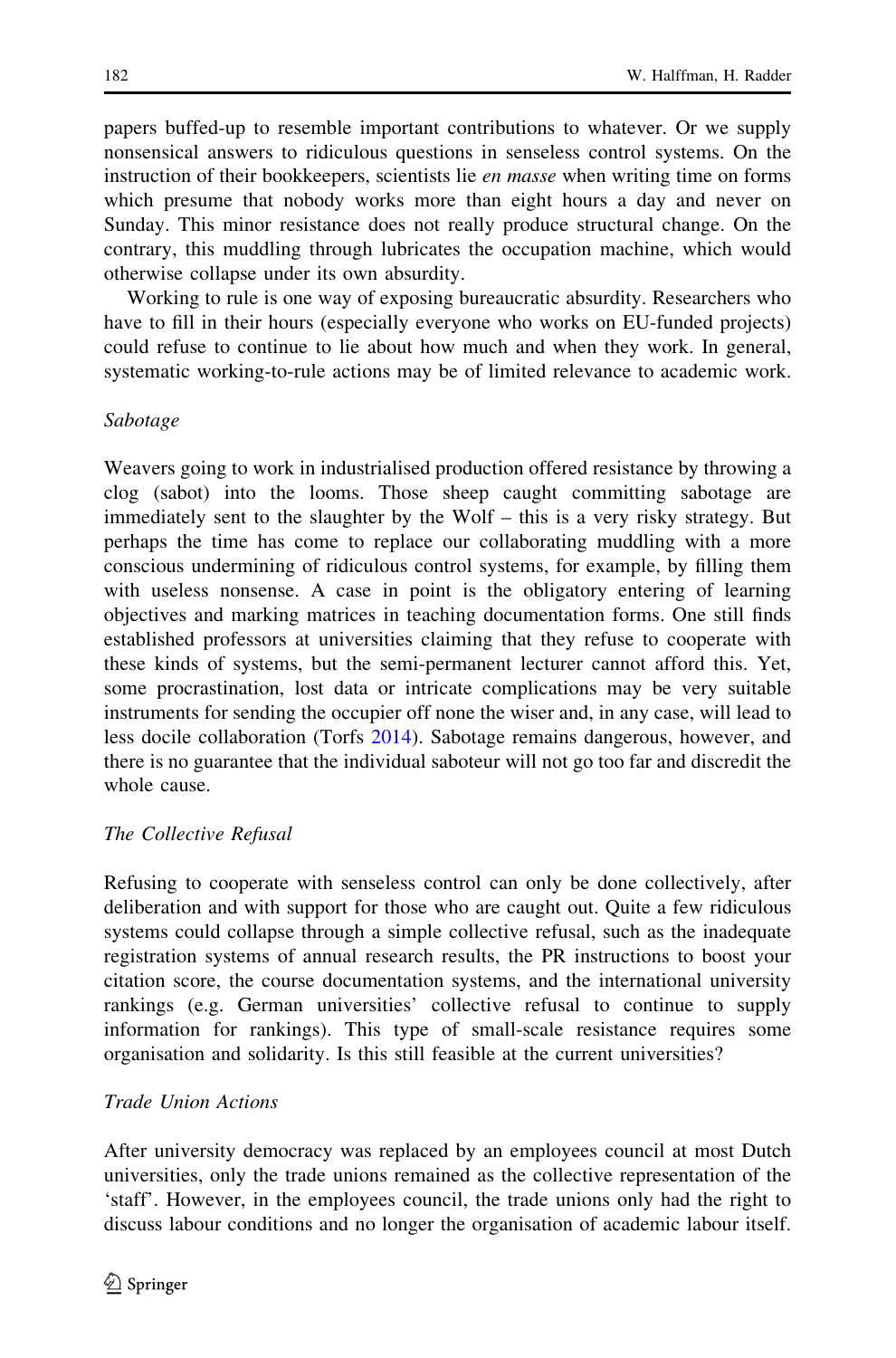Since primarily the older generation still tend to be trade union members, the classic 'service-oriented' trade unions focus predominantly on their interests. The large university trade unions have for decades concentrated on the preservation of (permanent) employment, pensions and procedures for voluntary severance, instead of on the exploitation of young academics, the occupation, and the managerial university.

We could have predicted this error, because the labour movement had previously made the same mistake. This is called 'the trap of co-management', otherwise known as repressive tolerance: the promise of participation, which is limited to the marginal phenomena of a process about which you have no fundamental say, while management can maintain that you were allowed to participate in the discussions. Nonetheless, labour movement history also demonstrates that no structural progress is possible without collective organisation. Either our present unions wake up (and we awake in our unions), or we have to establish new ones.

What do trade unions do? Trade unions mobilise *solidarity*. Remember what that was? Solidarity means mutual support, also if you yourself came off scot-free. It means that people at universities who have not yet been hit as hard by the occupation (e.g., at Radboud University Nijmegen) also take action when other universities sink into the abyss (e.g., VU University Amsterdam and the University of Amsterdam), instead of passively standing by and watching, which is what they do now. Solidarity of employees and their trade unions ensures that, through collective action, resistance once again becomes a right and that management exploitation (such as kamikaze contracts, permanently temporary work) becomes illegal again.

#### Mass Demonstration

Large demonstrations are 'out' in the Netherlands, but are back at other European universities (the UK, France, Austria). Demonstrations hack away at the legitimacy of power by highlighting collective refusal, but then only if they are on a grand scale (Tahrir), or prolonged (Plaza de Mayo); if not, they are counterproductive. They combine well with mediagenic, delegitimising action: the frivolous act of laughing at the naked emperor. No respect for collaborating administrators under the Wolf's occupation, just mockery and contempt. An increase in the Shanghai ranking is no reason to serve cake to the Wolf but rather to throw it at them!

### Contra-Indictors as Counter-Measures

The panopticon of control and accountability reports much but omits far more, intentionally or unintentionally. We ought to expose the excesses of the occupation better, respond with *alternative* rankings and *contra*-indicators, *counter*-measures. These measures aim at systematically making visible and comparable quite other things than our 'output': they concern waste, overheads and destruction of resources. For instance:

– A (Dutch) ranking of university overheads. Often, in the case of external contract-funded projects, researchers have to pay a percentage of overhead to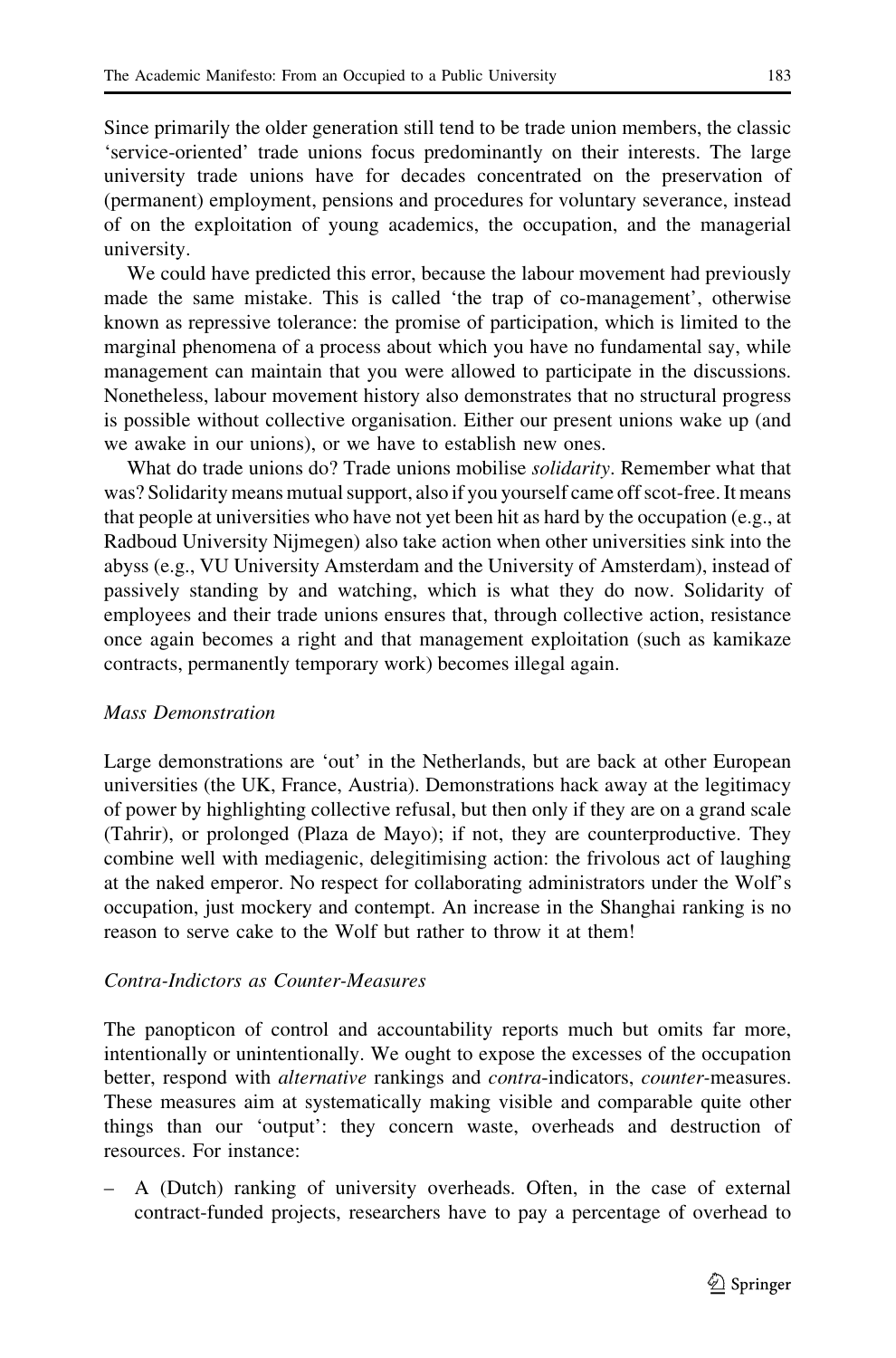the universities and faculties where they will be based. This percentage varies among different institutions. Its size can be revealed by simply asking one's colleagues. Rotterdam reports 50%! Is there a lower bid? Then we allocate the contract to our friends in that institution.

- An overhead ranking of financing instruments: NWO (the Dutch Organisation for Scientific Research) can do it for 25% overhead (Van Arensbergen, Hessels and Van der Meulen [2013\)](#page-22-0), but universities can do it for less (Van der Burg [2012\)](#page-22-0). A ranking of the largest PR departments, the largest external review overheads, the highest manager remuneration, the most expensive boardroom, the most costly branded products.
- Filling in hours and claiming payment for overheads (which is, after all, usual in commercial companies): systematically revealing the full costs of, for example, assessment of research proposals, external reviews (participation and preparation), completing audit reports, teaching records, updating of the teaching portfolio, evaluation committees … Always revealing the cost, or even sending an account. 'Replying to your administrative control has cost me two working hours. This is equivalent to so many Euros based on the contract-funded rate. Plus 50% overheads, naturally'.
- Revealing university employees' income inequality (including the temporary employees), now and in the past. Including the bonuses, of course.
- Drawing up a ranking of the most expensive failed prestige projects and of the most costly complete and semi-mergers, beginning with those between universities and non-university higher education institutions.

### The Strike

This is the ultimate weapon, very unpopular in a country like the Netherlands where deliberation is the norm. The problem with strikes in the public sector is that you gain almost no sympathy. In this case, we would seriously disadvantage the students, already weighed down by performance grants and/or student loans. In addition, many academics already fear missing out on citations if they were once not to work on a weekend. Striking is also contrary to the intrinsic motivation of many colleagues – the still strongly present feeling that, despite everything, an academic profession is also a vocation.

Here too we can learn from the labour movement. The core of a strike is refusal, the discontinuation of tasks, which can take many forms, such as work-to-rule strikes, payment strikes (not collecting payments for societal services rendered), administrative strikes, etc. Students have major leverage here: a collective pay strike through a refusal to pay tuition fees.

#### The Contra-Occupation

The occupation of university buildings is a classic academic form of action, generally carried out by students who do not have to care for a family in the evening. It is also a risky form of action: an occupation is illegal and can lead to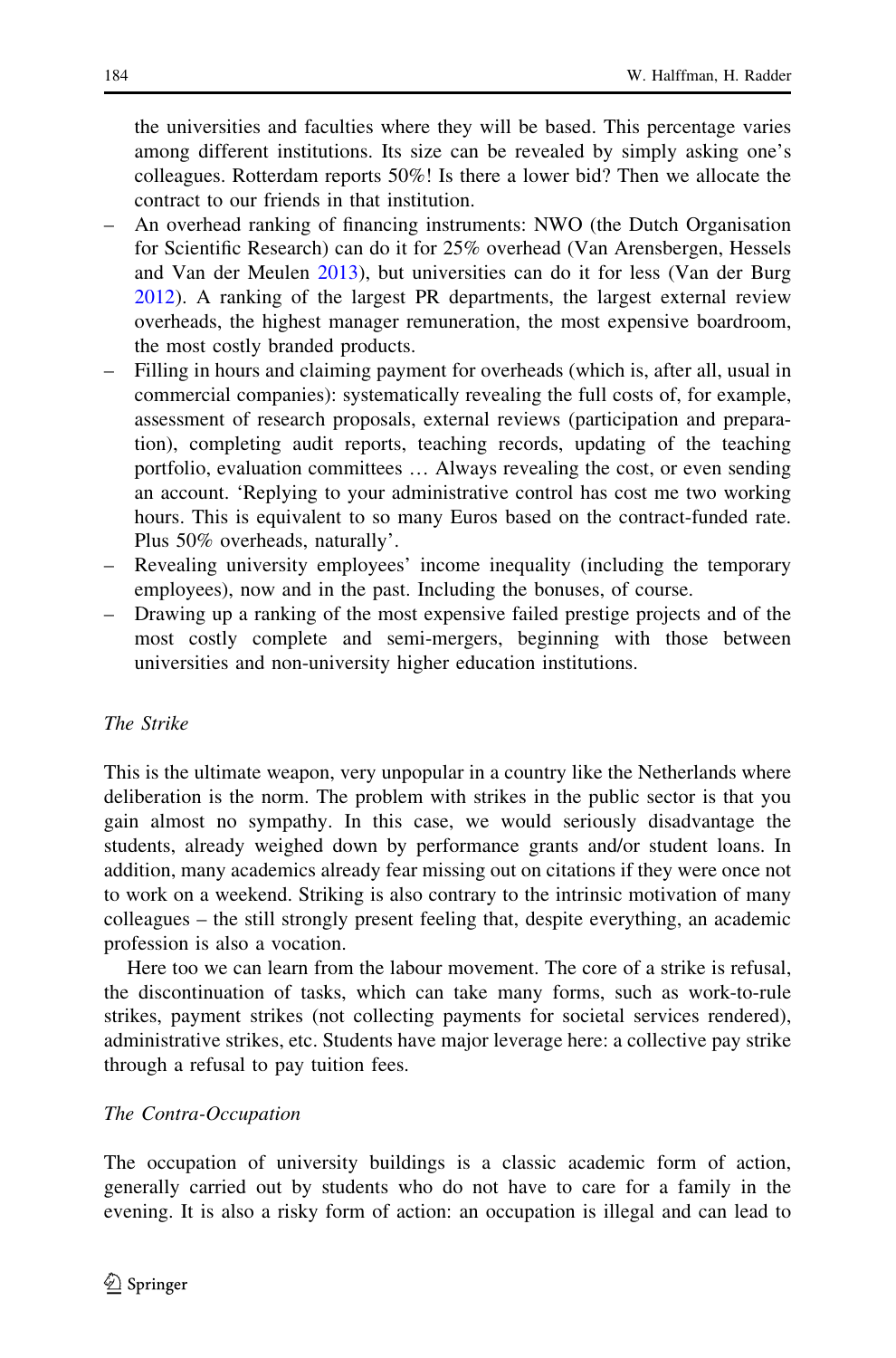<span id="page-20-0"></span>arrests, and even to a violent eviction by the authorities. In addition, there is a considerable risk that the occupation of a building becomes a goal in itself, whereby the occupiers become isolated from their rank and file supporters. Nevertheless, it is a mediagenic, highly-charged symbolic action: the university is ostensibly reclaimed from the Wolf.

#### Parliamentary and Political Action

Dutch universities only really attract political interest when student loans and grants are at stake. Science policy is normally too technical, too difficult to wrap up in simple sound bites, or in the cliches of the daily news soap opera. Politicians will only act if we ourselves create newsworthy facts: report the false promises, misuse of resources, corruption, conflict of interest, arrogant leaders, Kafkaesque bureaucracy, scandals. But we must also show that these are not isolated incidents, but the consequences of structural flaws in the hierarchical managerial university. We need to think along with politicians about a new form of governance, which is required for the realisation of the public university.

Thus far, eleven examples of actions with which emancipatory movements have attempted to shake off their occupier. It should be clear that this may be an arduous, never-ending journey. At the same time, it is evident that the need for collective resistance is high, because management could not care less about arguments and manifestos. Only one conclusion is possible:

Workers of all universities: unite! $12$ 

Open Access This article is distributed under the terms of the Creative Commons Attribution License which permits any use, distribution, and reproduction in any medium, provided the original author(s) and the source are credited.

### References

- Abma, Ruud. 2013. De publicatiefabriek. Over de betekenis van de affaire Stapel. Nijmegen: Uitgeverij Vantilt.
- American Society for Cell Biology et al. 2012. San Francisco declaration on research assessment. [http://](http://am.ascb.org/dora) [am.ascb.org/dora.](http://am.ascb.org/dora) Accessed 3 December 2014.
- Bal, Ellen, Erella Grassiani, and Kate Kirk. 2014. Neoliberal individualism in Dutch universities: Teaching and learning anthropology in an insecure environment. Learning and Teaching 7(3): 46–72.
- Bok, Derek. 2003. Universities in the marketplace. The commercialization of higher education. Princeton: Princeton University Press.

Boomkens, René. 2008. Topkitsch en slow science. Kritiek van de academische rede. Amsterdam: Van Gennep.

Collini, Stefan. 2012. What are universities for? London: Penguin.

 $12$  As we are preparing this manuscript for publication (early March 2015), some hopeful signs of change are appearing. Students, followed by faculty, occupied two buildings of the University of Amsterdam (see <http://newuni.nl/> and <http://rethinkuva.org/>) and are getting support at other universities. This new movement has forcefully taken up many of the critical analyses and constructive proposals described in this Manifesto.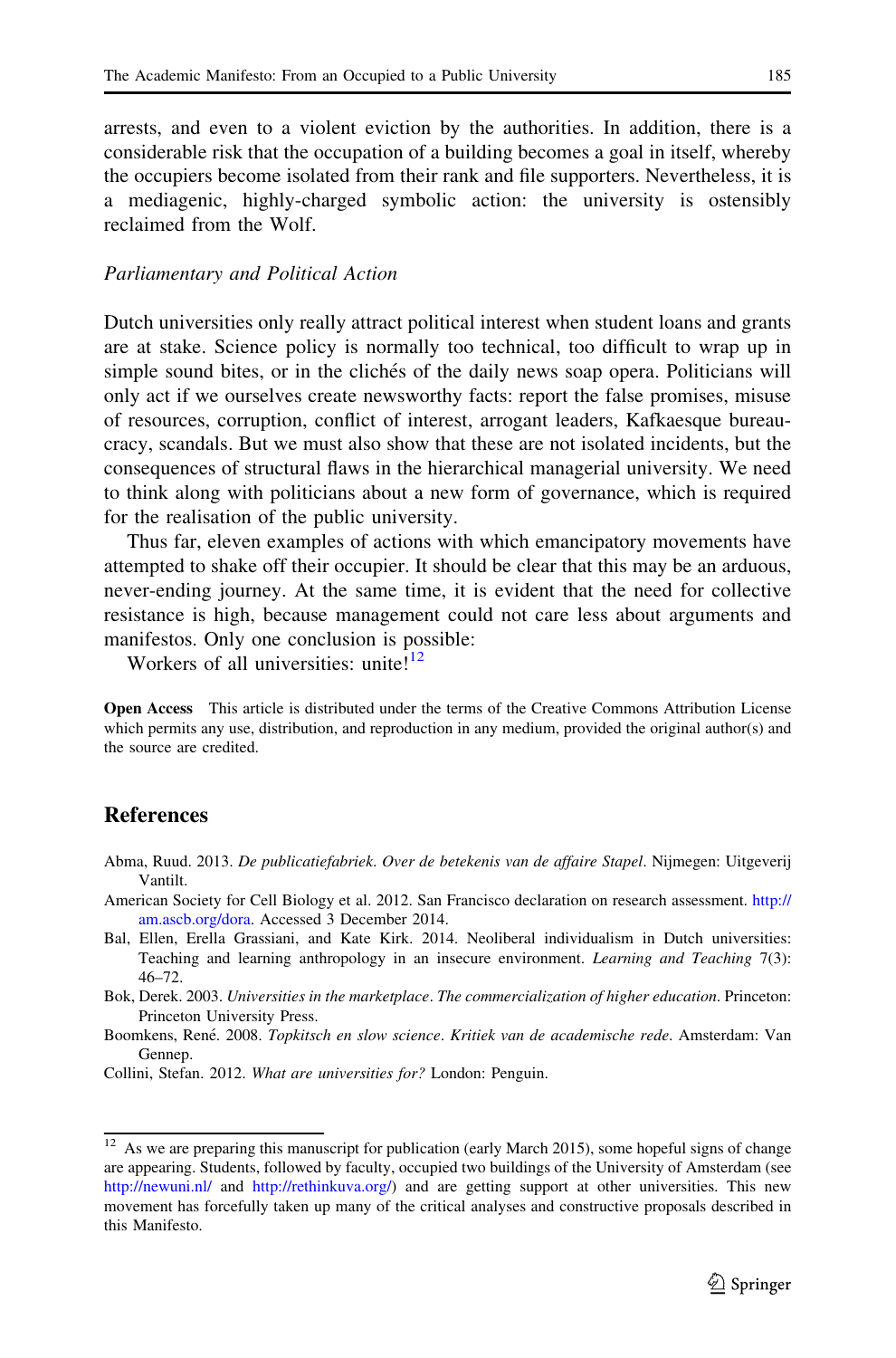- <span id="page-21-0"></span>De Boer, Harry, Jürgen Enders, and Uwe Schimank. 2007. On the way towards new public management? The governance of university systems in England, the Netherlands, Austria, and Germany. In New forms of governance in research organizations. Disciplinary approaches, interfaces and integration, ed. D. Jansen, 137–152. Dordrecht: Springer.
- Dijstelbloem, Huub, Frank Huisman, Frank Miedema, and Wijnand Mijnhardt. 2013. Why science does not work as it should. And what to do about it. [http://www.scienceintransition.nl/wp-content/](http://www.scienceintransition.nl/wp-content/uploads/2013/10/Science-in-Transition-Position-Paper-final.pdf) [uploads/2013/10/Science-in-Transition-Position-Paper-final.pdf](http://www.scienceintransition.nl/wp-content/uploads/2013/10/Science-in-Transition-Position-Paper-final.pdf). Accessed 3 December 2014.
- Edgerton, David. 2007. The shock of the old. Technology and global history since 1900. Oxford: Oxford University Press.
- Engelen, Ewald, Rodrigo Fernandez, and Reijer Hendrikse. 2014. How finance penetrates its other: A cautionary tale on the financialization of a Dutch university. Antipode 46(4): 1072–1091.
- Evans, Mary. 2005. Killing thinking. The death of the university. London: Continuum.
- Funnekotter, Bart, and Hugo Logtenberg. 2013, March 30 and 31. De vastgelopen universiteit. NRC Z&Z: 13–14.
- Gill, Rosalind. 2009. Breaking the silence. The hidden injuries of neo-liberal academia. In Secrecy and silence in the research process. Feminist reflections, eds. Róisín Ryan-Flood, and Rosalind Gill, 228–244. London: Routledge.
- Graham, Gordon. 2002. Universities. The recovery of an idea. Exeter: Imprint.
- Halffman, Willem, and Loet Leydesdorff. 2010. Is inequality among universities increasing? Gini coefficients and the elusive rise of elite universities. Minerva 48(1): 55–72.
- Hayes, Dennis, and Robin Wynyard (eds.). 2002. The McDonaldization of higher education. Westport, CT: Bergin and Garvey.
- Heilbron, Johan. 2011. But what about the European union of scholars? Wassenaar: NIAS.
- Herbert, Danielle L., Adrian G. Barnett, and Nicholas Graves. 2013. Funding. Australia's grant system wastes time. Nature 495(7441): 314.
- Holmwood, John (ed.). 2011. A manifesto for the public university. London: Bloomsbury Academic.
- Hood, Christopher, and Guy Peters. 2004. The middle aging of new public management. Into the age of paradox? Journal of Public Administration and Theory 14(3): 267–282.
- Krijnen, Christian, Chris Lorenz, and Joachim Umlauf (eds.). 2011. Wahrheit oder Gewinn? Über die Ökonomisierung von Universität und Wissenschaft. Würzburg: Königshausen & Neumann.
- Krücken, Georg. 2014. Higher education reforms and unintended consequences: a research agenda. Studies in Higher Education 39(8): 1439–1450.
- Landsman, Klaas. 2013. 'It's all about the bucks, kid. The rest is conversation'. Ethos of Science Lecture, 8 May, 2013. <http://dl.dropboxusercontent.com/u/47658664/EthosofScience8Mei2013.pdf>. Accessed 3 December 2014.
- Lorenz, Chris. 2006. Will the universities survive the European integration? Higher education policies in the EU and the Netherlands before and after the Bologna Declaration. Sociologia Internationalis 44(1): 123–153.
- Lorenz, Chris. 2012. If you're so smart, why are you under surveillance? Universities, neoliberalism, and New Public Management. Critical Inquiry 38: 599–629.
- Lustig, Jeff. 2005. The university revisioned: The alternative to corporate mis-education. The Review of Education, Pedagogy, and Cultural Studies 27(1): 17–52.
- Merton, Robert K. 1973. The sociology of science. Theoretical and empirical investigations. Chicago: University of Chicago Press.
- Ministerie van Onderwijs, Cultuur en Wetenschap. 2014. Wetenschapsvisie 2025: keuzes voor de toekomst. [http://www.rijksoverheid.nl/bestanden/documenten-en-publicaties/rapporten/2014/11/25/](http://www.rijksoverheid.nl/bestanden/documenten-en-publicaties/rapporten/2014/11/25/wetenschapsvisie-2025-keuzes-voor-de-toekomst/wetenschapsvisie-2025-keuzes-voor-de-toekomst.pdf) [wetenschapsvisie-2025-keuzes-voor-de-toekomst/wetenschapsvisie-2025-keuzes-voor-de-toekomst.](http://www.rijksoverheid.nl/bestanden/documenten-en-publicaties/rapporten/2014/11/25/wetenschapsvisie-2025-keuzes-voor-de-toekomst/wetenschapsvisie-2025-keuzes-voor-de-toekomst.pdf) [pdf.](http://www.rijksoverheid.nl/bestanden/documenten-en-publicaties/rapporten/2014/11/25/wetenschapsvisie-2025-keuzes-voor-de-toekomst/wetenschapsvisie-2025-keuzes-voor-de-toekomst.pdf) Accessed 3 December 2014.
- Pels, Dick. 2003. Unhastening science. Autonomy and reflexivity in the social theory of knowledge. Liverpool: Liverpool University Press.
- Radder, Hans. 2012, September 15. Managers Vrije Universiteit sturen wetenschappers naar huis. Trouw, 22. [http://www.trouw.nl/tr/nl/6700/Wetenschap/article/detail/3317130/2012/09/16/Wetenschappers-](http://www.trouw.nl/tr/nl/6700/Wetenschap/article/detail/3317130/2012/09/16/Wetenschappers-VU-moeten-hun-boeken-maar-thuis-laten.dhtml)[VU-moeten-hun-boeken-maar-thuis-laten.dhtml](http://www.trouw.nl/tr/nl/6700/Wetenschap/article/detail/3317130/2012/09/16/Wetenschappers-VU-moeten-hun-boeken-maar-thuis-laten.dhtml). Accessed 3 December 2014.
- Radder, Hans (ed.). 2010. The commodification of academic research. Science and the modern university. Pittsburgh: University of Pittsburgh Press.
- Ritzer, George. 1998. The McDonaldization thesis. Londen: Sage.
- Sanders, Wouter, and Evert van der Zweerde (eds.). 2012. Denkruimte. Reflecties op universitaire idealen en praktijken. Nijmegen: Valkhof Pers.